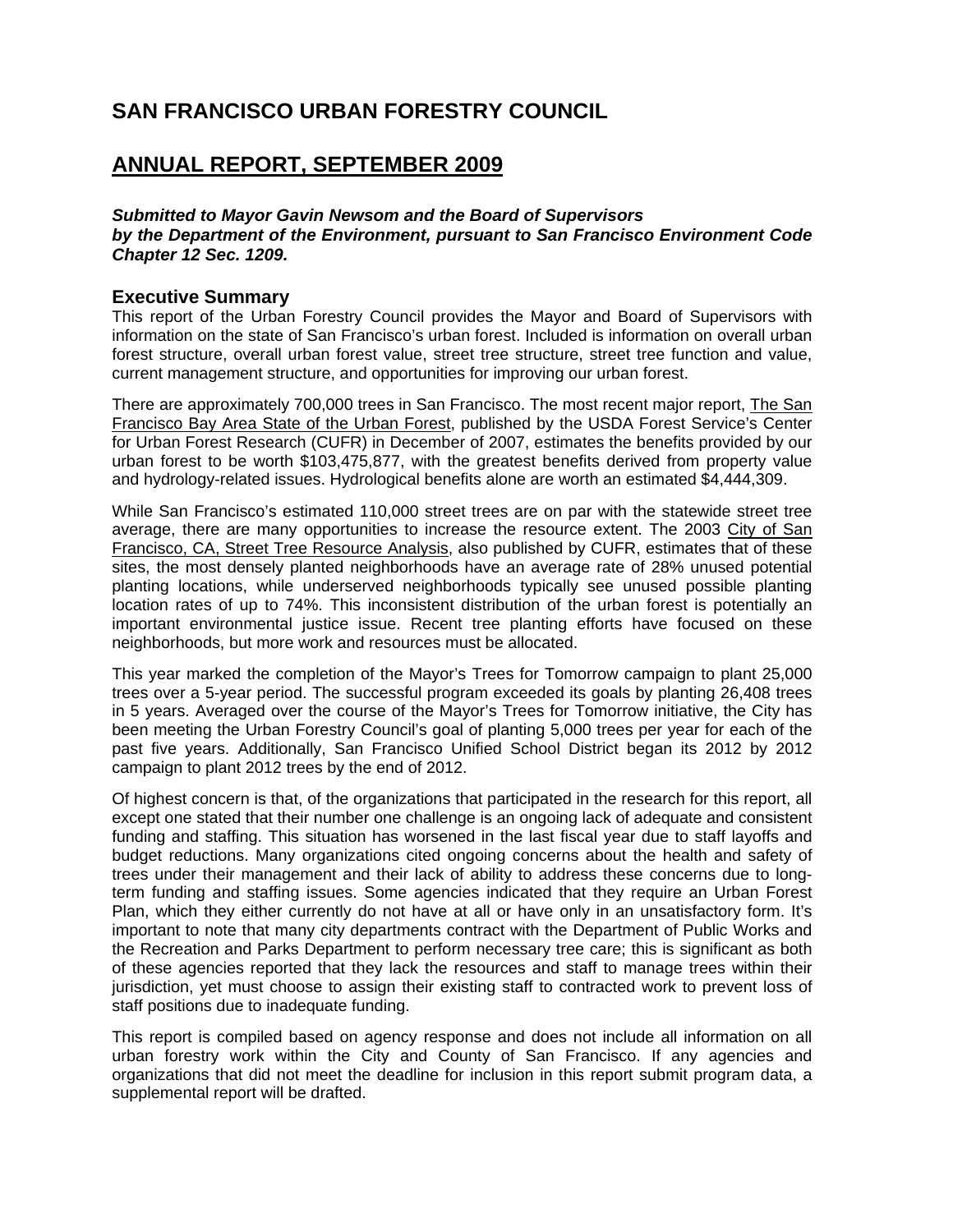## **Urban Forestry Management and Funding:**  *Opportunities and Challenges*

San Francisco's urban forest is comprised of both publicly and privately owned trees, in open spaces, in privately maintained landscapes, and in the public right of way. Currently, street trees in San Francisco are divided into two distinct populations, those managed by the Department of Public Works (DPW) and those managed by private property owners. A significant majority of street trees are the responsibility of private property owners, but the level of care varies greatly. Some property owners actively tend their trees and some work with Friends of the Urban Forest (FUF), although FUF only provides care for young trees. Many of San Francisco's street trees are routinely neglected or damaged due to lack of understanding of proper tree care, misunderstandings about who is responsible for care, or through vandalism. Trees in San Francisco's open spaces are managed by several other agencies, including Recreation and Parks Department, Golden Gate National Recreation Area, The Port of San Francisco, San Francisco Municipal Railway (MUNI), City College of San Francisco (CCSF), University of California (UCSF), SF Public Utilities Commission, and others. Trees on private property are the responsibility of the property owner.

This report provides an overview of the activities, accomplishments and challenges of government agencies and nonprofit organizations working on urban forestry in San Francisco, based on information that participating agencies and organizations provided for this report.

| Department of Public Works, Bureau of Urban Forestry (BUF)          | Page 3  |
|---------------------------------------------------------------------|---------|
| Recreation and Parks Department (RPD)                               | Page 6  |
| Department of Public Health                                         | Page 7  |
| The Port of San Francisco                                           | Page 9  |
| <b>Treasure Island Development Authority</b>                        | Page 11 |
| San Francisco Planning Department                                   | Page 12 |
| SF Public Utilities Commission City Distribution Division (PUC-CDD) | Page 13 |
| San Francisco Municipal Transportation Agency (SFMTA)               | Page 14 |
| San Francisco Unified School District (SFUSD)                       | Page 15 |
| University of California, San Francisco                             | Page 16 |
| San Francisco Airport (SFO)                                         | Page 17 |
| Friends of the Urban Forest (FUF)                                   | Page 19 |
| California Department of Forestry and Fire (Cal Fire)               | Page 22 |
| List of Additional Urban Forest Policies                            | Page 23 |

The following agencies either did not respond to the reporting form or chose to not participate: City College of San Francisco, Golden Gate National Recreation Area, San Francisco Housing Authority, Presidio Trust, and San Francisco Redevelopment Agency.

There may be other agencies that manage portions of the urban forest that were not contacted for information.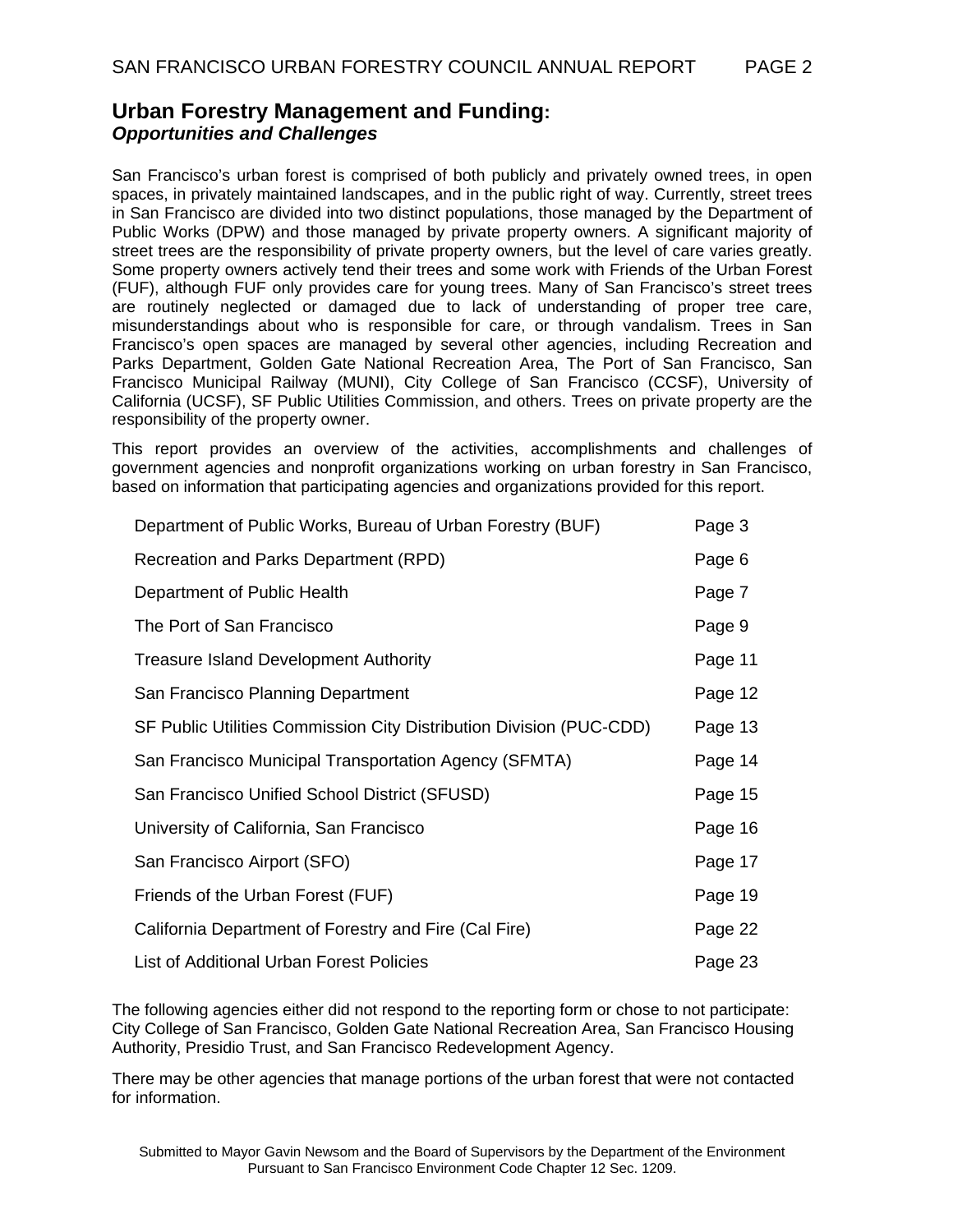## **Department of Public Works, Bureau of Urban Forestry (BUF)**

## *Total bureau budget:* **\$19,686,495** *Total urban forest budget:* **\$5,076,517**

The Department of Public Works, Bureau of Urban Forestry, has jurisdiction over all trees in the public right of way. BUF actively manages about 40,000 trees and estimates that there are approximately 110,000 street trees in San Francisco, over which they have jurisdiction.

On San Francisco's Arbor Day, March 14, 2009, BUF announced the completion of the Trees for Tomorrow campaign to meet Mayor Gavin Newsom's promise of planting 25K trees in 5 years. The successful program exceeded this goal and resulted in the planting of 26,408. The completion of this program and significant staffing losses are the most significant changes reported by the Department since the 2008 Annual Urban Forest report.

BUF's major programmatic activities associated with urban forestry are:

- Tree planting and establishment
- Tree maintenance and emergency response
- Issuing tree planting and removal permits, and sidewalk landscaping permits
- Tree and sidewalk inspections and evaluations
- Landscape maintenance and planting
- Sidewalk maintenance around trees
- Curb ramp building
- Tile setting and various plaster building repairs

These programmatic activities are divided among three working groups: Trees, Landscape, and Cement. Each group has three class I supervisors and one class II supervisor who develop plans for the group with input from the urban forester, assistant superintendent, and superintendent. The Department has lost 15 staff positions since the last reporting cycle. Currently, DPW has a total of 130 staff working for the Bureau of Urban Forestry. However, this includes numerous part-time or temporary employees, as well as a significant number of staff in the cement shop; it is important to note that although the cement shop is housed within the Bureau of Urban Forestry, they also perform work that is not Urban Forestry related. There are only 12 full-time arborists for tree maintenance work, only 3 positions for inspections of trees and all permit issuance, and only 7 half-time and 1 full-time watering and young-tree establishment staff. Additionally, because watering crew schedules were cut in half in January, to compensate for this loss, the Department was forced to reallocate staffing time from other services to ensure young tree care needs were met.

## **Tree maintenance and planting**

From Arbor Day 2007 through Arbor Day 2008, DPW planted 862 trees and contracted the planting of another 1,113 trees. About 40,000 street tree locations are maintained by DPW arborists, laborers, and environmental service workers. Maintenance includes pruning and removal. Planting includes weekly watering, weeding and adjusting stakes to ensure survival until trees are established. Tree crews also provide services to other agencies through interdepartmental work orders. It's important to note that although DPW lacks adequate funding and staffing levels to maintain the trees that they are responsible for, they must assign staff to perform work that is the jurisdictional responsibility of other agencies to ensure that they are able to maintain those staff positions.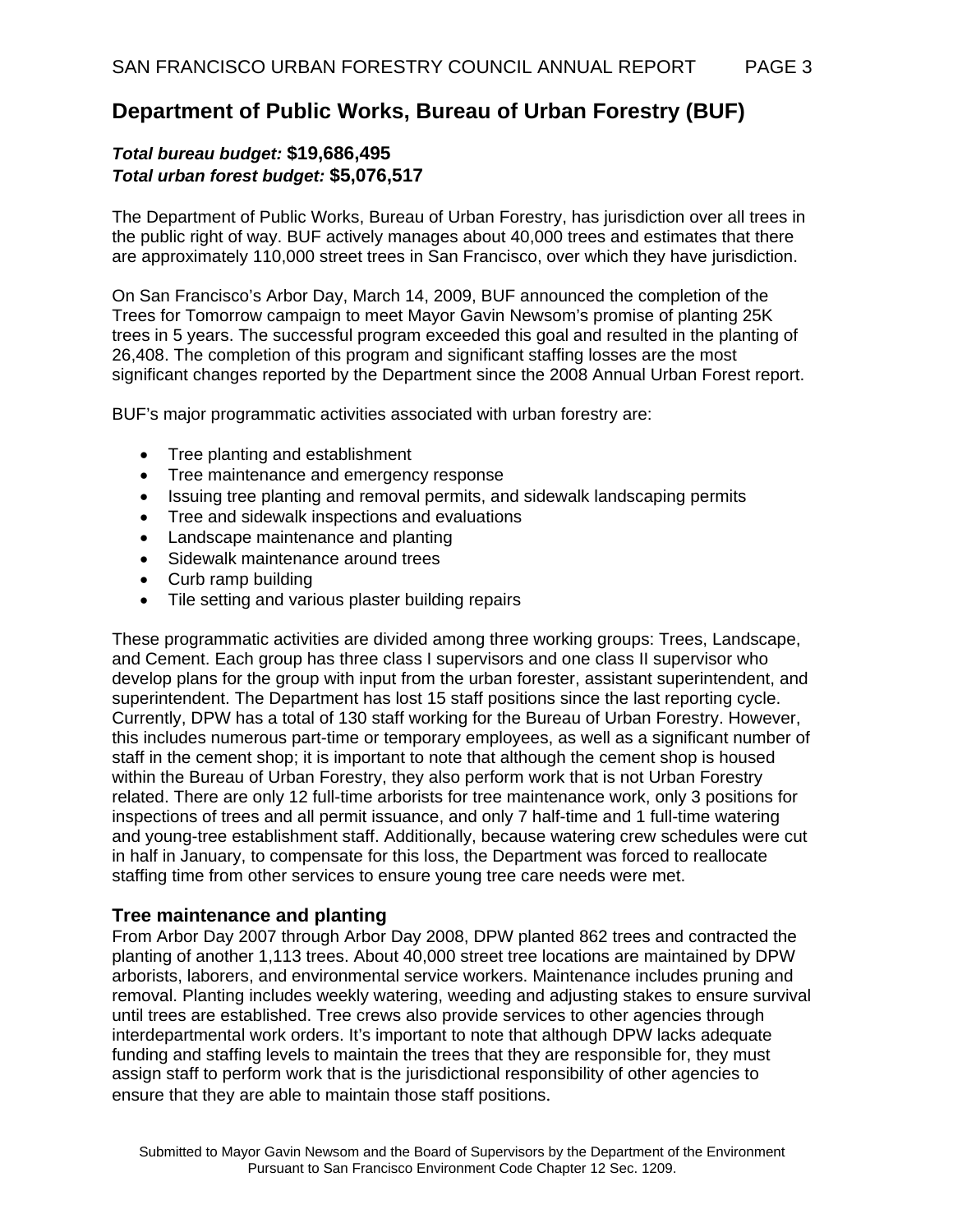## **Landscape maintenance and installation**

There are over 200 acres of landscaped medians, other right-of-way locations, and civic plazas that are maintained by crews of gardeners, laborers and environmental service workers. Maintenance includes trash pickup, weeding, hedging and pruning, and irrigation as needed. Landscape installation includes planting and installation of irrigation systems, weed fabric and mulch. Landscape crews also provide services to other agencies through interdepartmental work orders.

## **Inspection, permitting and education**

DPW is responsible for processing all permits for street tree planting and removal, and for significant and landmark tree removal and sidewalk landscaping, as well as inspections for tree maintenance and sidewalk repair needs. The urban forester and arborists inspect locations, update and track databases for tree work and permits, distribute educational materials, and attend community meetings to better inform the public and decision makers regarding street tree maintenance and planting.

DPW is required to implement and enforce multiple municipal, state and federal codes.

- Article 16 of the Public Works Code, which includes permitting for street tree planting and removal, and enforcing fines for tree damage and unauthorized removals
- California State Title 24 and the federal American with Disabilities Act (ADA) requirements regarding pedestrian accessibility of sidewalks with regard to street trees and tree-related sidewalk damage
- Planning Code Section 143 requiring a street tree for every 20 feet of sidewalk in certain land use and permit situations
- DPW Order 169,946 and ISCOTT guidelines for street tree placement and maintenance

## **Sidewalk repair**

• DPW crews of cement masons and laborers repair sidewalks lifted by tree roots of DPW-maintained street trees. Cement crews also provide services to other agencies through interdepartmental work orders.

## **Funding**

The DPW urban forestry budget comes from a variety of sources including the city's general fund, sales tax from Prop K, state gas tax, and fees and fines. In fiscal year 2008–2009, BUF received:

| <b>Income by Source</b>                         | <b>Funds</b> |
|-------------------------------------------------|--------------|
| General Fund for planting and maintenance       | \$1,214,726  |
| Sales Tax (Prop K) for planting and maintenance | \$974,000    |
| Sales Tax (Prop K) for sidewalk repairs         | \$768,139    |
| Permit fees                                     | \$119,334    |
| Adopt-A-Tree Fund (citations)                   | \$152,408    |

For fiscal year 2007–2008 urban forestry related activities:

| <b>Expenditure by Use</b>       | Funds       |
|---------------------------------|-------------|
| Tree planting and establishment | \$1,691,566 |
| Mature tree maintenance         | \$2,616,740 |
| Sidewalk repairs                | \$768,211   |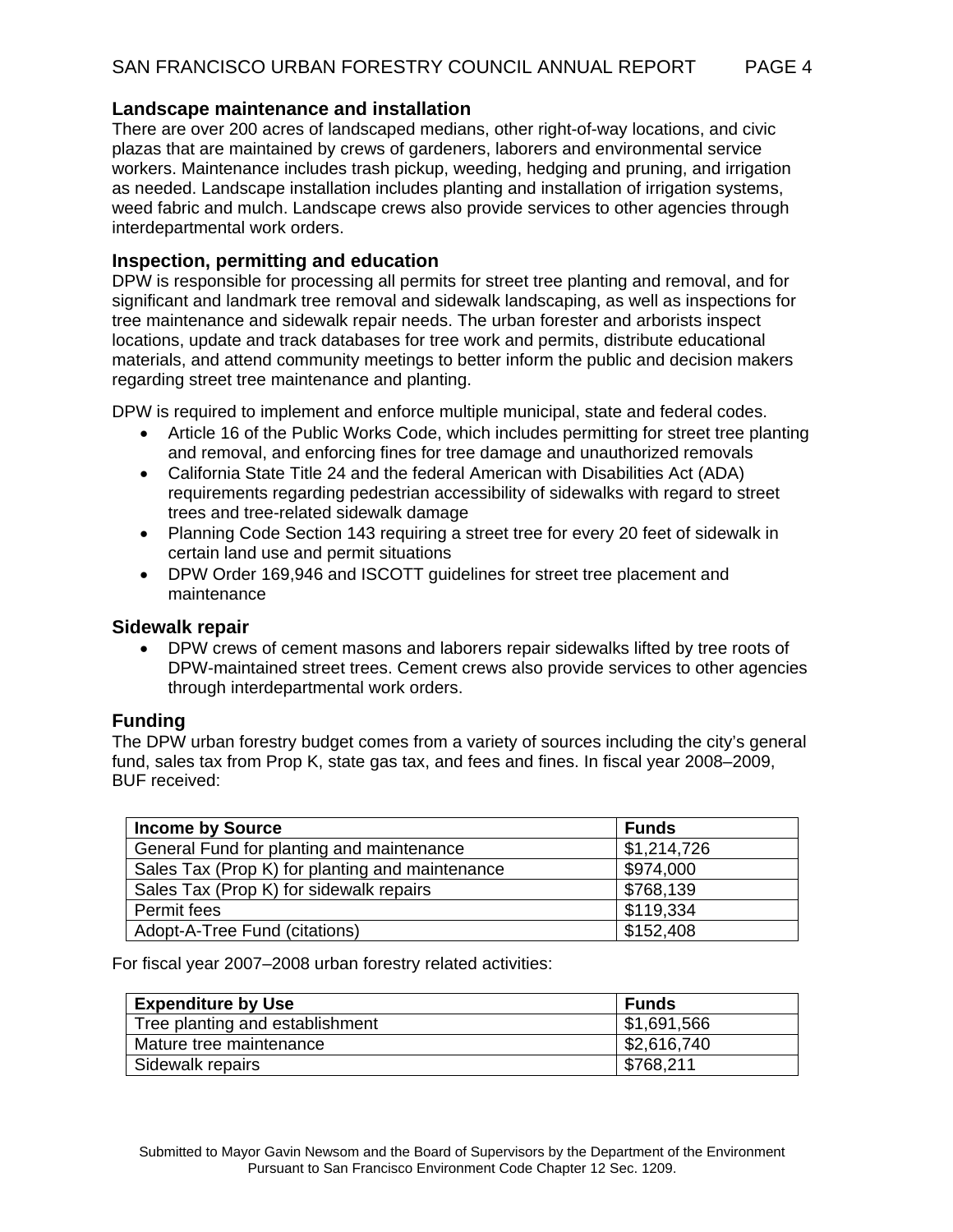#### **Challenges**

BUF is extremely concerned with securing reliable and adequate funding sources for maintenance of street trees and landscaped medians to ensure proper levels of long-term maintenance. In order to plan for the increased maintenance burden of all the recently planted trees, there should be a significant increase in the number of full-time arborists (2.5x the current staffing or 30 total arborists), and an increase in the tree evaluation and inspection staff. In addition, there is a need for additional staff for watering and young-tree establishment.

In addition to their existing Street Parks program, BUF would like to establish an "Adopt-A-Tree" program to involve individuals in everyday watering and establishment needs of newly planted trees. BUF would like to reduce the time between routine maintenance to three years and would like to see the City assume care for all trees in the public right of way.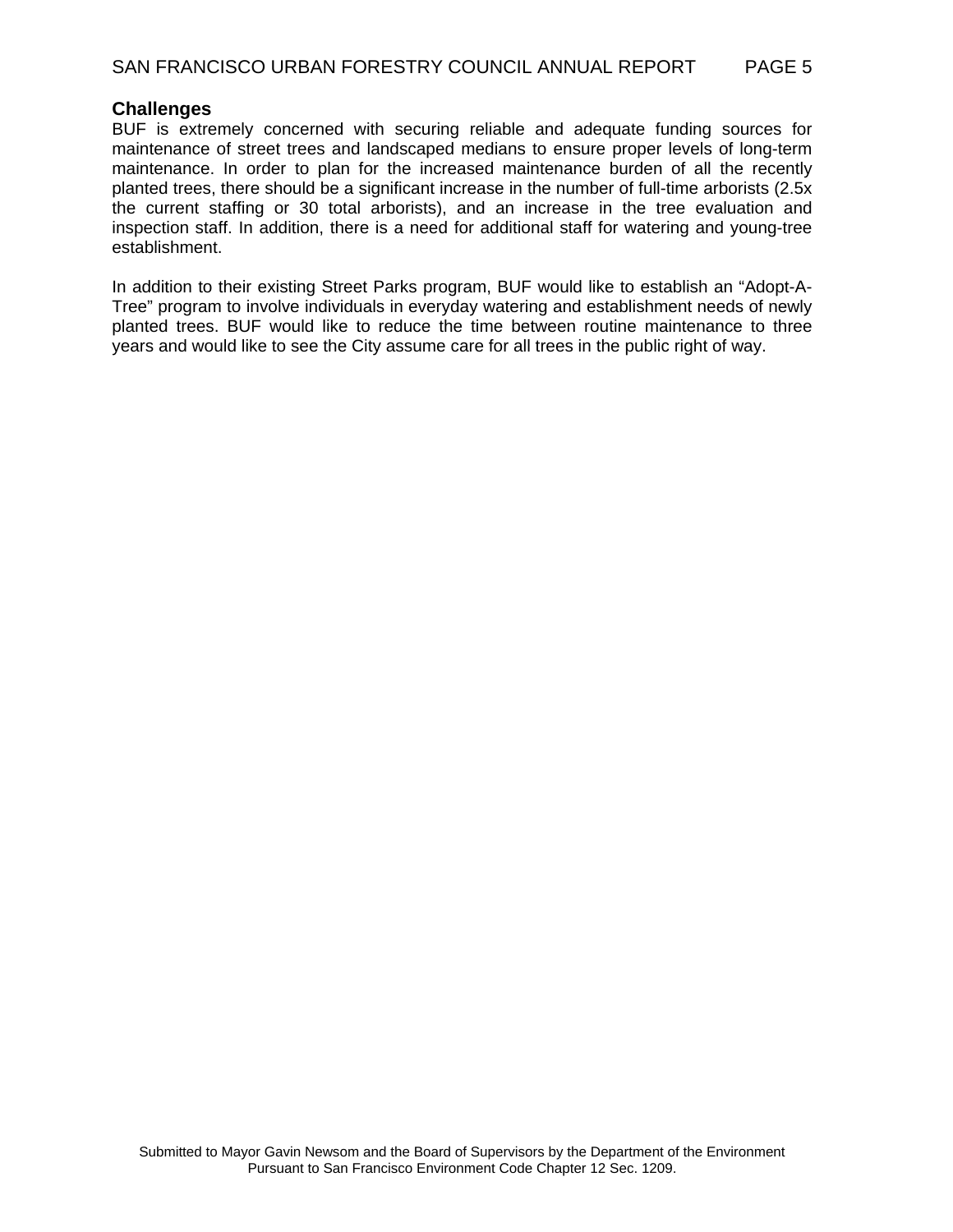## **Recreation and Parks Department (RPD)**

#### *Total departmental budget:* **\$136,400,000**  *Total urban forest budget:* **\$3,247,000**

### **Tree planting and management**

RPD maintains an estimated 100,000 trees in San Francisco in 4,113 acres of public parklands. RPD currently has 30 dedicated tree care staff broken into six crews: four tree care crews and two reforestation crews, as compared to last year's 32 staff for five crews.

RPD has undertaken several site studies, although many are outdated. They have issued an RFP and secured a contractor, HortScience, to complete work for the Clean and Safe Neighborhood Parks Bond, passed by voters in 2008. The contractor will perform an overall review of RPD's trees to determine the areas with the highest needs, review these sites and create site assessments and work plans, and engage in long-term urban forestry planning. In addition to the bond, RPD has allocated supplementary funding for certain portions of the work performed by the contractor.

#### **Funding**

RPD's tree management budget is funded with \$1.976 million from the General Fund and \$1.271 million from the Open Space Fund. Additionally, the Clean and Safe Recreation and Parks General Obligation bond has a set aside of \$4 million for urban forest work. While the bond will help address some of RPD's most pressing urban forest needs, the level of funding supplied by these bond sales will not be able to fully address the existing and future needs created by chronic underfunding of RPD's urban forest programs.

#### **Challenges**

Recreation and Parks does not have adequate staffing to properly manage their trees and is challenged with both an over-aged forest and vandalism of newly planted trees. Staff reductions have exacerbated these challenges. As reported last year, each member of each tree care crew is needed for the crew to operate safely and effectively. If one member of a crew is unable to work due to sickness or other leave, the entire crew may not be able to work on trees that day at all. To address this, RPD would need to increase the size of each crew to ensure that they are able to adhere to their work schedules regardless of a staff member's absence. Additionally, RPD reported unmet equipment needs.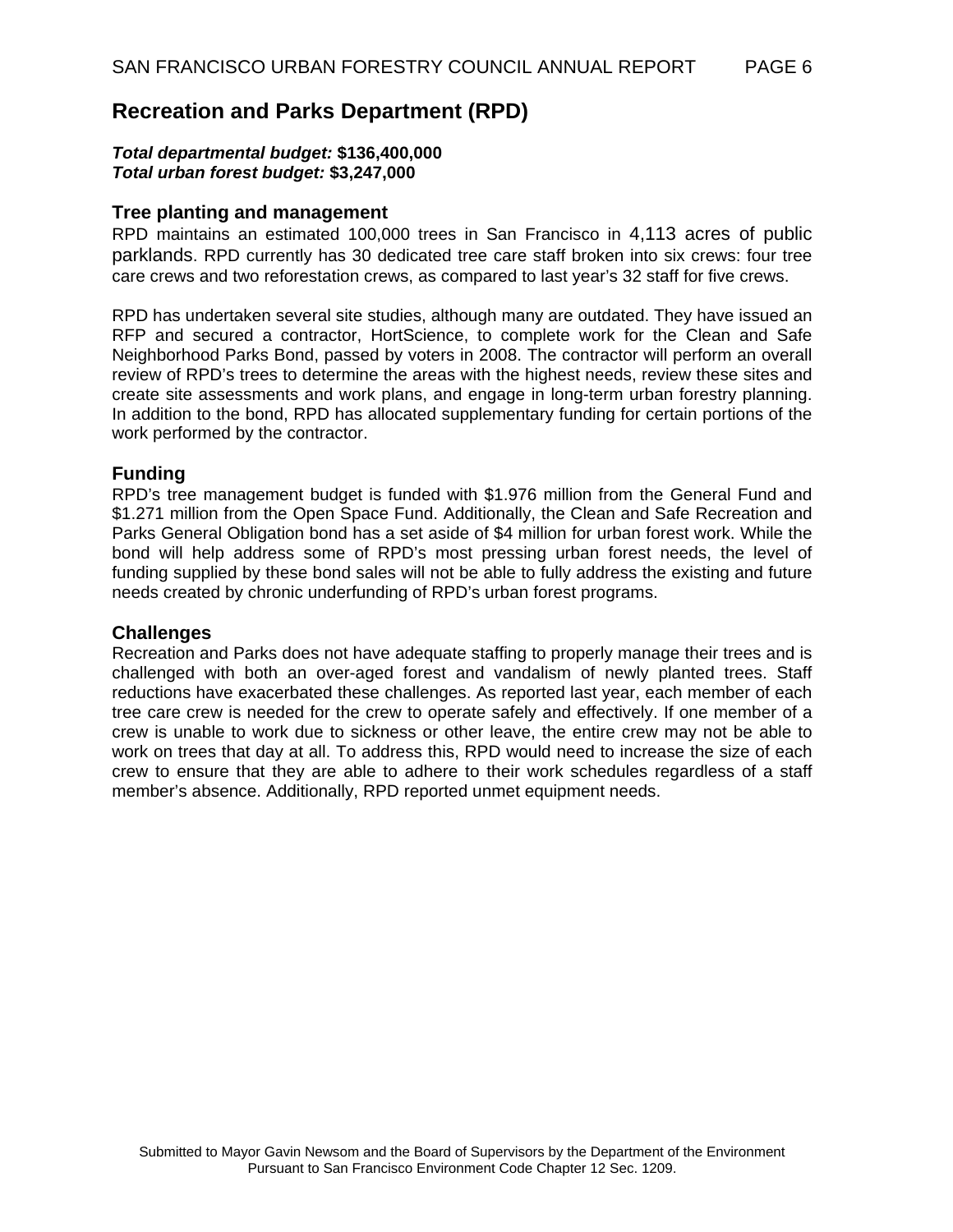## **Department of Public Health**

The Department of Public Health did not participate directly through the greater administrative body, although two individual facilities chose to participate.

## **Laguna Honda Hospital (LHH)**

## *Total urban forest budget:* **\$20,000**

The Laguna Honda Hospital is located at the approximate geographic center of San Francisco on 62 acres; roughly half of this area is open space. The 1200-bed hospital has provided long-term care for over 135 years and is surrounded by aesthetically appealing mature vegetation. At present, the vegetation at LHH is comprised of eucalyptus forest, grasslands, manicured lawns and horticultural plantings. The hospital maintains approximately 3,000 trees, 80% of which are located in open space areas. The hospital campus offers safe and beautiful trails to staff and the public, which are accessible by mass transit and private vehicles. The hospital is required to issue Environmental Impact Reports.

## **Funding**

Tree work is generally focused on emergency tree care. LHH contracts with the Recreation and Parks Department to perform the majority of the care provided to their trees; typically contracting one week of full-time work for one RPD crew per year costs LHH approximately \$20,000.

Capital funding for hospital replacement project includes one-time funding for landscaping, including some tree work.

## **Challenges**

The greatest need is manpower and funding to maintain existing trees and improve open space. Mature trees, particularly the large eucalyptus tree groves, are approaching the end of their average life spans. Basic forest management, such as selective thinning and hazardous tree removal, would enhance and protect the existing forest and wildlife communities, as well as the recreational experience on the site. In addition, there are many ecological restoration possibilities for the woodland, grassland and creek areas. Historically, this area (Florida Valley) supported a creek and riparian habitat. Possible projects range from small and inexpensive to large and costly. Finally, trail improvements could include linkages between disconnected trails, additional landscaping, signs and/or paved surfaces. LHH trees require professional evaluation and future planning efforts, although the hospital lacks the expertise and financial resources to do so. LHH estimates that they would need \$200,000-\$300,000 to properly manage their trees.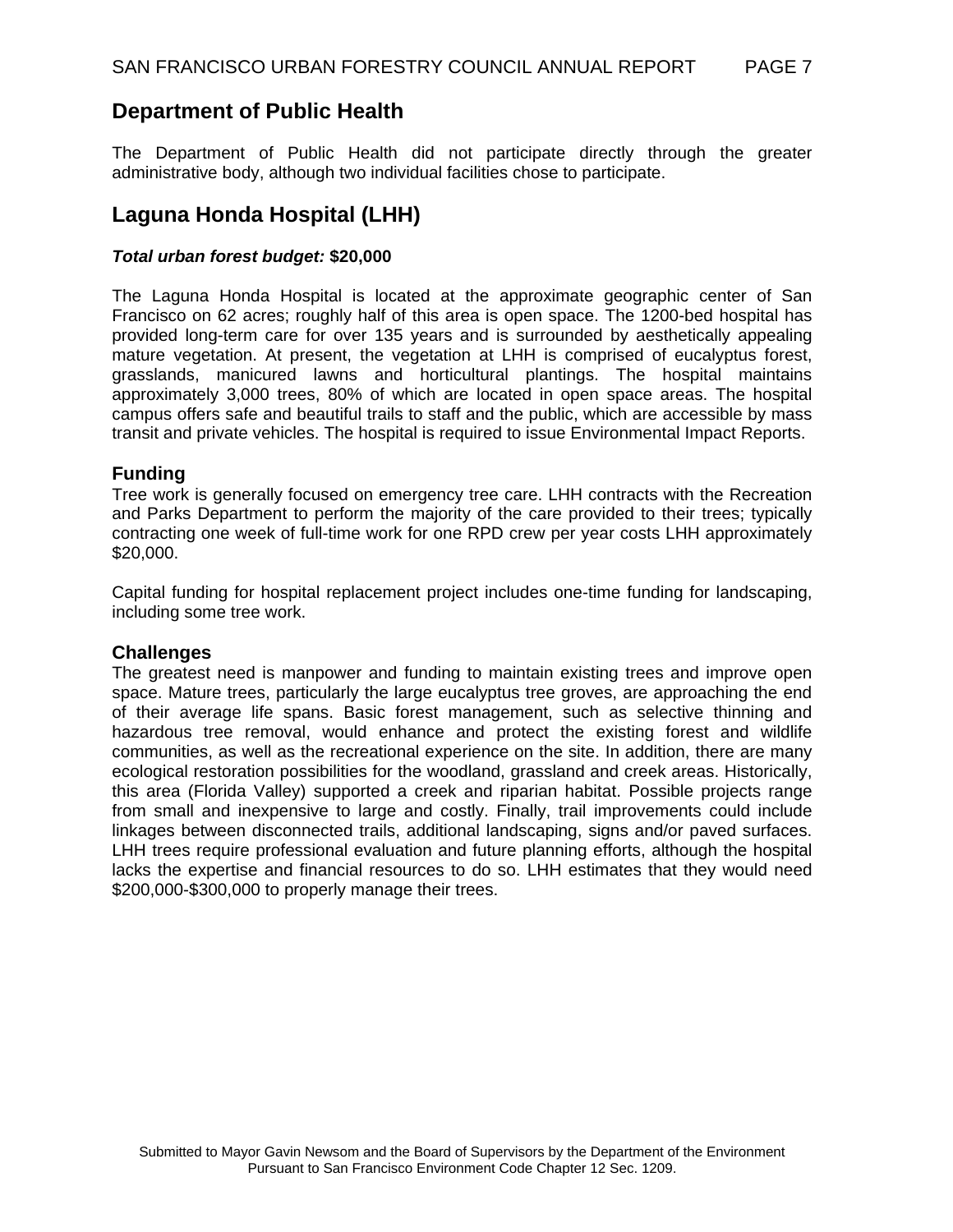## **General Hospital (SFGH)**

### *No dedicated urban forestry budget*

General Hospital comprises a total of 23 acres, with trees located throughout.

#### **Tree planting and maintenance**

SFGH has two full-time garden staff and four as-needed garden staff; necessary care and removal of large, mature trees is contracted through DPW when funds are available. Annual pruning of 60+ sycamore trees has been abandoned as these trees will be removed as part of the hospital retrofit project. Additionally, the hospital retrofit is affecting two coast live oaks and one palm; the hospital is attempting to move these trees to new locations on the campus, instead of removing the trees entirely. Currently, tree work is focused on issues related to public safety.

#### **Funding**

The hospital has no dedicated urban forestry funding. When funds are approved for tree work, the work is contracted through DPW.

#### **Challenges**

Gardener staffing levels have been inadequate for some time and there are no arborists on staff. In the past, the hospital had seven gardening personnel. Although the management area has not decreased, the number of staff has. Additional concerns center around the many trees that will be lost during the hospital retrofit project.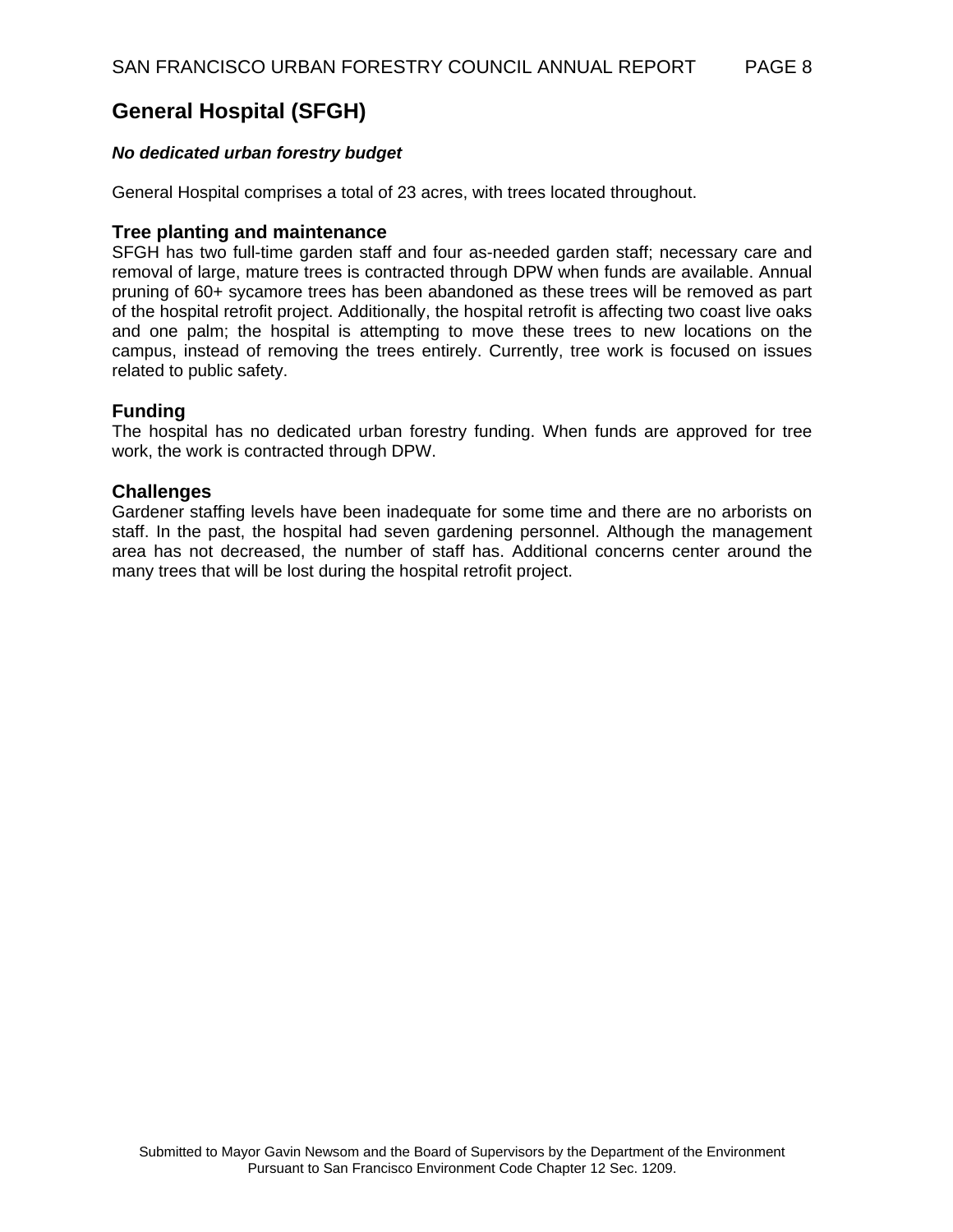## **The Port of San Francisco**

#### *Total departmental budget not provided Total urban forest budget:* **\$14,000**

The Port of San Francisco is responsible for managing 7½ miles of the San Francisco shoreline stretching from Hyde Street Pier in the north to India Basin in the south. There are around 2,300 trees in the combined open and landscaped area of approximately 50 acres of parks, wetlands, and open space, and about 10 miles of streets. Within the Port's management framework, the Maintenance Department is responsible for the care of approximately 1,600 street and park trees while the Department of Public Works has maintenance responsibility for approximately 700 trees within the Port's jurisdiction, mainly along the Embarcadero sidewalk and median.

#### **Tree planting and maintenance**

While The Port's urban forest, in and of itself, is not a major program area within their landscape maintenance program, they do have two full-time gardeners who are both certified arborists. The Port's two gardeners are responsible for landscape maintenance at seven parks, the portion of the BlueGreen Way within the Port's jurisdiction, the Pier 96 Wetlands, approximately 10 miles of streets, and all Port facilities. The Port utilizes the Department of Public Works, Bureau of Urban Forestry, to evaluate tree condition, recommend tree removals, recommend tree species for planting, and to provide tree maintenance services when a crew of arborists is required, while minor maintenance is performed in-house.

The Port adheres to the following policies:

- City and County of San Francisco, Department of the Environment Integrated Pest Management Program (Legislation Chapter 39, Section 39.6)
- Bay Conservation Development Commission Guidelines Objective number 3
- Department of Public Works Bureau of Urban Forestry Tree planting and removal Policies 169 and 946.

Also note: Bay Conservation Development Commission Regulation Number 3 mandates that large trees (over 20 ft tall) cannot obstruct the view of park waterfront.

## **Funding**

This year, the Port began funding an interdepartmental work order to DPW to support the care of their trees. Previously, work with DPW was contracted on an as-needed basis. The Port indicated that they believe the new work order will help ensure a more timely response in emergencies.

#### **Challenges**

Port of San Francisco trees and vegetation face severe health challenges. Staffing and funding levels prevent having a tree maintenance program that provides for regular scheduled maintenance versus reactive maintenance. Many of the trees show signs of poor care and maintenance during infancy, such as leaning owing to improper staking and constant wind. The main limitation is competing maintenance needs that continually push the trees down the priority list. Considering the harsh environment, especially along the south waterfront, most trees planted cannot survive the winds, sea salt, pollution, lack of irrigation, and vandalism. The development of an urban forest plan for the Port would be ideal. The gardeners have begun the task of conducting a block-by-block analysis of trees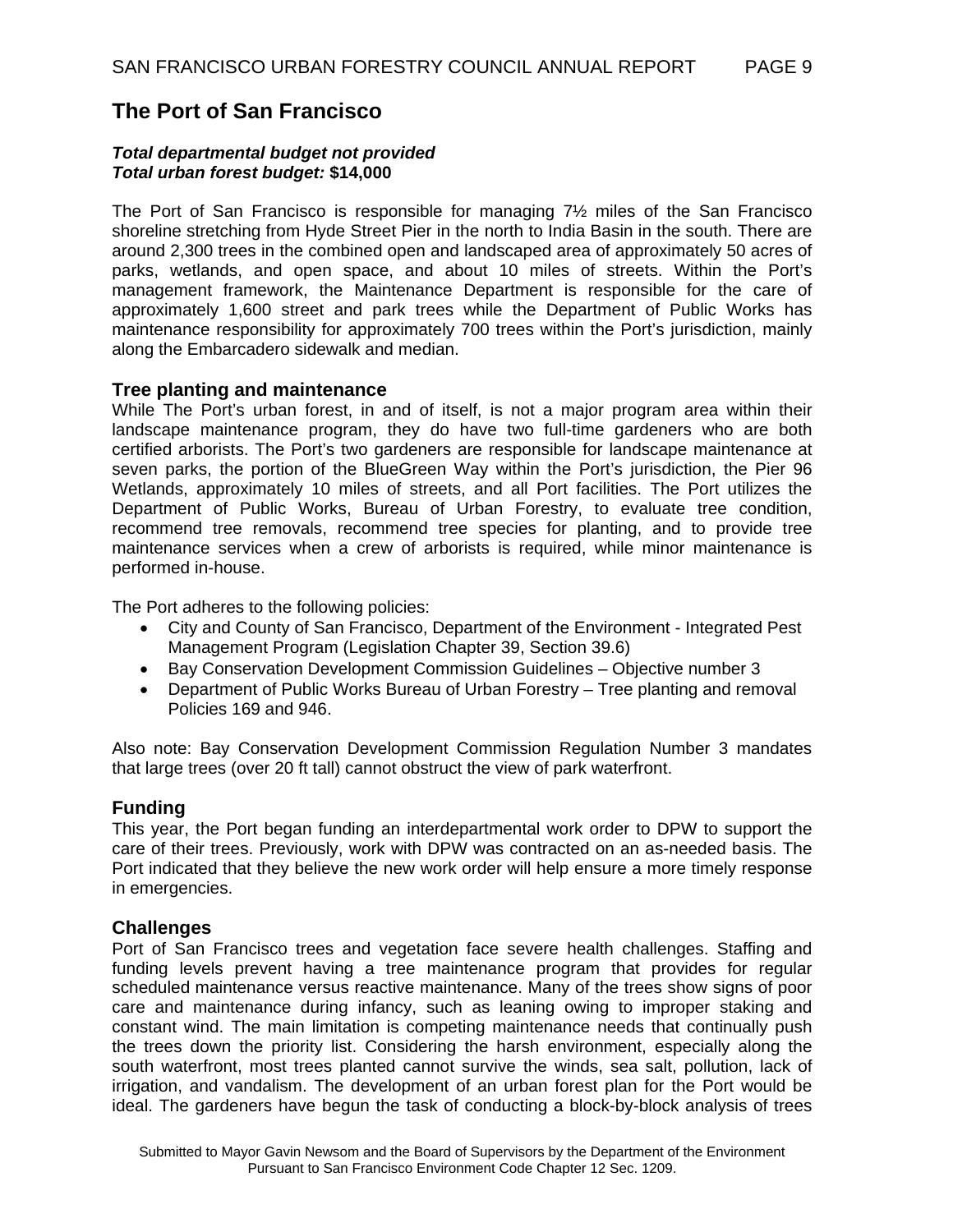(species, condition, recommended maintenance cycle, special needs, etc) with the intent to utilize the data to develop a maintenance plan. Another limitation is that the Port does not have someone with urban forest expertise on staff. This expertise would be very constructive during tree evaluations and in developing an urban forest plan.

The Port's two gardeners are not adequate staffing to maintain 1,600 trees. The acquisition of additional staff, materials and supplies is necessary to support urban forestry and greening activities. Without an urban forestry plan, it is very difficult to estimate the staffing and funding requirements. However, if it cost \$200 dollars per tree to perform routine maintenance, the total needed would be \$320,000.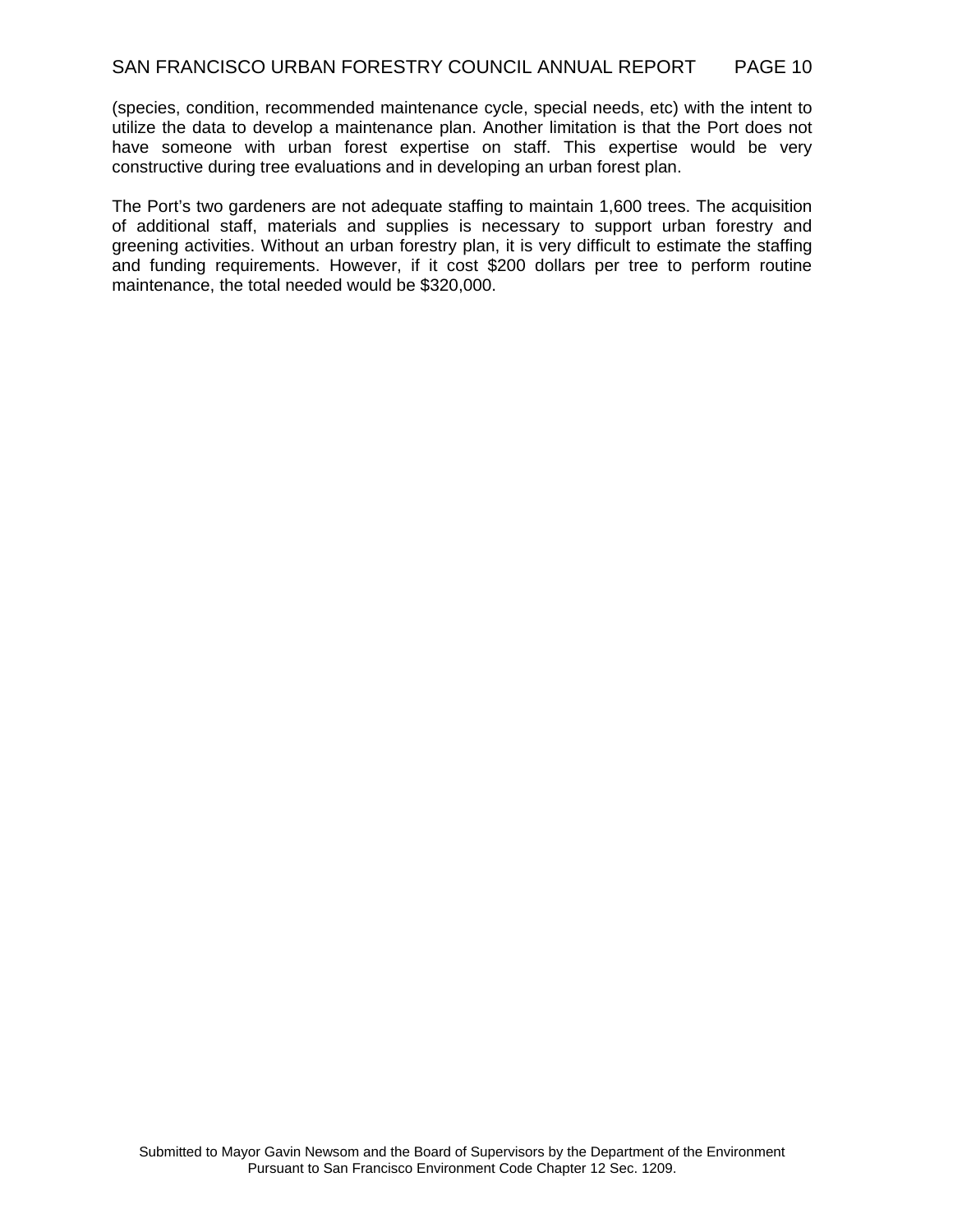## **Treasure Island Development Authority**

#### *Total departmental budget:* **\$10,000,000** *Total landscaping budget:* **\$900,000**

Treasure Island Development Authority (TIDA) is responsible for maintaining Treasure Island and Yerba Buena Island. TIDA cares for approximately 2,000 total trees, with approximately 1,500 trees located on the 400 acres of Treasure Island and 200 trees on the 50 acres of Yerba Buena Island.

## **Tree planting and maintenance**

TIDA has approximately one full-time staff member dedicated to urban forestry work, whose responsibilities include reviewing requests from the public and responding as budget allows. TIDA also works informally with the Native Plant Society. Their primary concern is ensuring public safety and managing fire risks.

## **Funding**

TIDA identified that they have a \$900,000 landscaping budget, which includes urban forestry work.

## **Challenges**

TIDA indicated that they have no challenges at this time.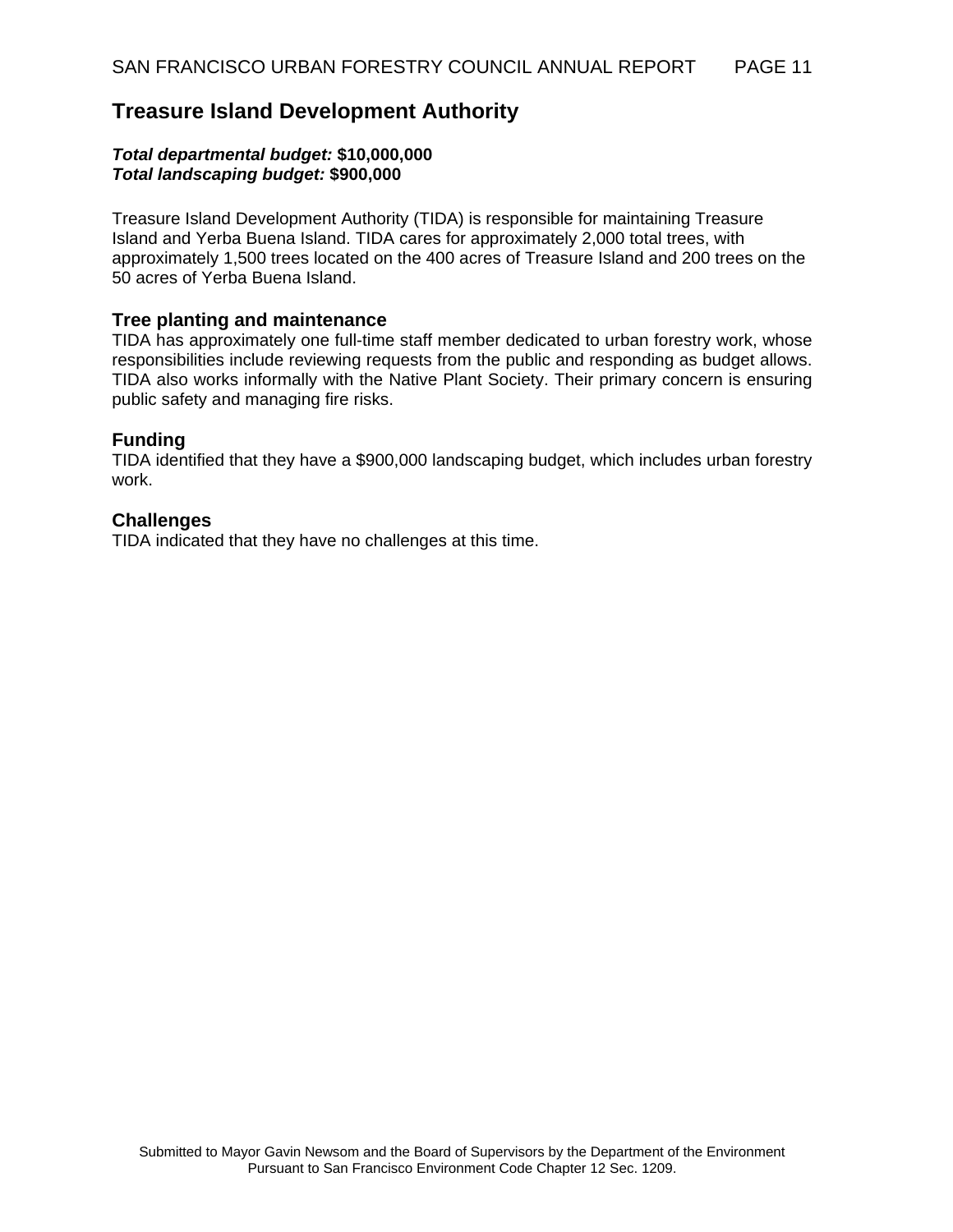## **San Francisco Planning Department**

#### *Total departmental budget not provided No dedicated urban forest budget*

The San Francisco Planning Department's mission is "To guide the orderly and prudent use of land, in both the natural and built environments, with the purpose of improving the quality of life and embracing the diverse perspectives of those who live in, work in, and visit San Francisco." While the department does not directly plant or maintain the urban forest, this resource is key to much of their work.

#### **General Plan and Policy Development**

The Planning Department maintains and administers the city's General Plan, which identifies community objectives for which some level of consensus has been reached. This document not only outlines the community objectives, but also provides a framework for decision making when goals' conflict. The Urban Design Element and the Recreation and Open Space Element contain policy direction specifically concerning the city's urban forest. Many specific Area Plans in the General Plan and Implementation Plans (such as the Downtown Streetscape Plan) articulate the high value of trees in the San Francisco.

The Better Streets Plan continues to move forward; however, the Urban Forest Master Plan was put on hold given funding obstacles. Efforts could be resumed as soon as funds are identified. The Commission on the Environment and the Urban Forestry Council have expressed the great need for the completion of the Urban Forest Plan and have urged the Planning Department and City policy makers to place a high level of priority on this work.

#### **Funding**

The Planning Department has no budget for street tree planting or for maintenance, although they are currently involved with two city-wide planning efforts that will affect the urban forest. A draft of the Better Streets Plan was recently completed and is now open for public review and comment; work on the Urban Forest Plan, as mentioned above, is on hold pending future funding.

#### **Challenges**

Lack of interagency coordination and lack of clear objectives limit the overall planting opportunities for San Francisco. Existing maintenance strategy is fragmented, which limits the city's ability to have a truly world-class urban forest. While these issues are not necessarily within the Planning Department's jurisdiction to remedy, the Urban Forest Plan, once resumed, will provide recommendations for addressing these concerns.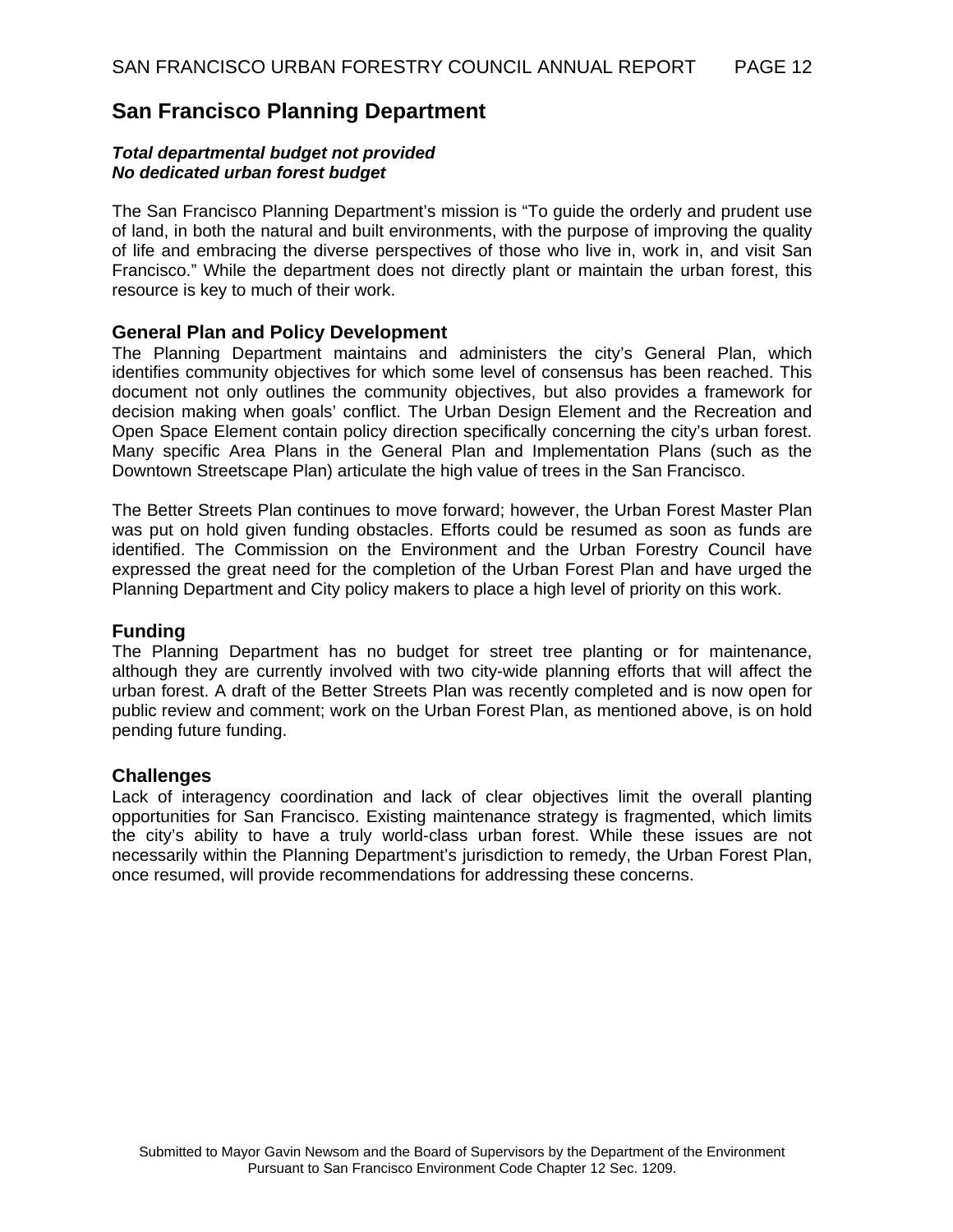## **Public Utilities Commission's City Distribution Division (PUC-CDD)**

### *No dedicated departmental budget No dedicated urban forest budget; \$154K was work ordered to RPD in fiscal '08-'09*

San Francisco's Public Utilities Commission's City Distribution Division (PUC-CDD) maintains, conservatively, 5,000 trees on about 1,000 acres of land in San Francisco at reservoirs, pump stations, in the public right of way, along sidewalks, in maintenance yards and in open spaces. Other SF PUC Divisions reported that they do not have active urban forest programs within City boundaries.

#### **Tree planting and maintenance**

The PUC-CDD has one staff dedicated to urban forestry work, the Forester, who works with one Buildings and Grounds Superintendent and a Pest Control Specialist, with additional support from gardening staff. In addition, PUC-CDD contracts with RPD for tree pruning and removals, with Friends of the Urban Forest for street tree planting and young tree pruning, as well as with various contract vendors for tree pruning, removal and planting. The PUC-CDD works with the private company HortScience to complete tree assessment reports when needed and when funding allows.

PUC-CDD trees have been severely affected by pine pitch canker. The PUC-CDD has been forced to focus the bulk of its resources on mitigating the effects of this disease and on other hazard abatement efforts such as trimming and removal. The PUC-CDD has also focused attention on tree work related to the Water Supply and Improvement Plan. The PUC-CDD has been limited this year in the level of pruning and removal it has been able to contract out due to purchasing restrictions, but has worked with DPW on street tree planting and maintenance at the University Mound Reservoir.

#### **Funding**

In fiscal year 2007–2008, the PUC-CDD reported a total urban forest program budget of \$329,800 plus one forester position, and supervisory staff and gardening staff as needed. For fiscal year 2008–2009, they report an undefined budget for urban forestry programs.

## **Challenges**

The PUC-CDD is extremely concerned with the death of Monterey pines infected with pine pitch canker as well as the overall senescence of their forested areas in general, and the liability and costs associated with these conditions.

The PUC-CDD emphatically stated that they do not have the staff to address these concerns. Because PUC-CDD staffing is extremely limited, they are forced to contract work with other agencies and private companies; however the process to hire either the Recreation and Parks Department or a private company is cumbersome. To ensure public safety through properly managed trees, the PUC-CDD requires a larger budget for contract work with RPD. To address long-term needs, the PUC-CDD requires additional staffing of a dedicated three-person tree crew along with equipment and vehicles to care for existing trees and an additional gardener dedicated to planting, watering, and maintenance of new trees.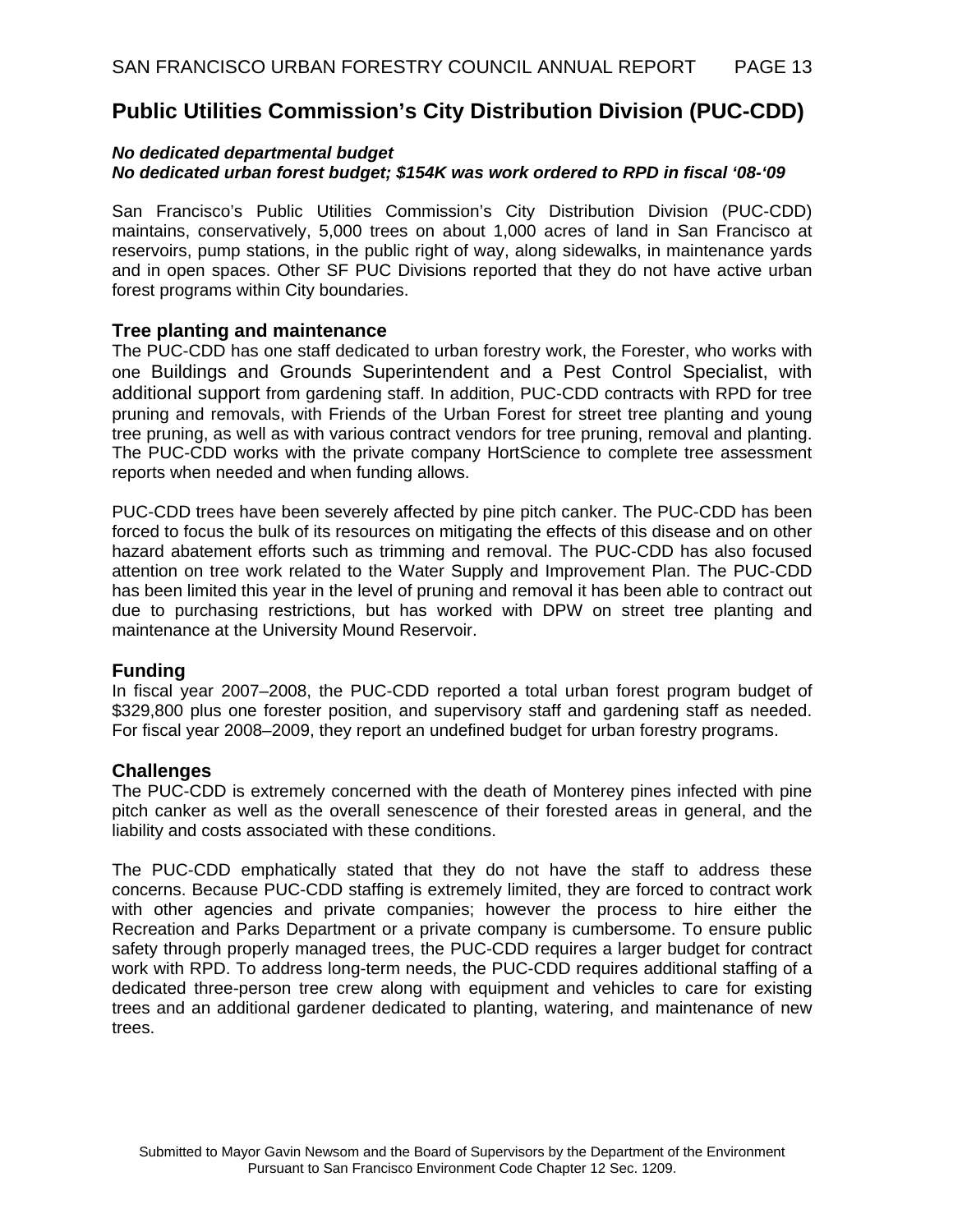## **San Francisco Municipal Transportation Agency (SFMTA)**

#### *No budget information was provided*

SFMTA did not respond to this year's report. The following information is from the last reporting cycle.

SFMTA maintains street trees and landscaped areas adjacent to Muni facilities and associated rights of way, including Forest Hill station, Woods Division Metro, Metro annex, West Portal, Keith Sub-station, Potrero yard, Quintara, Presidio yard, Kirkland yard, Illinois Sub-station, La Playa terminal, Flynn facility, Scotts garage, 700 Pennsylvania Ave, 1580 Burke Ave, Cable car landscape, Carl & Cole landscape area, Geneva–Munich landscape area, J-line landscape area, Russia-landscape sub-station, Metro Maintenance East (MME) LRV yard, Embarcadero LRV and F-line rights of way.

#### **Challenges**

SFMTA is currently understaffed; in the past they had four staff performing the same workload that two staff positions are now required to do. They are concerned with safety in maintaining clearance of catenary power lines and with providing young tree care. They are also concerned with coordinating maintenance with other city departments and agencies. They require additional staff and supervisors.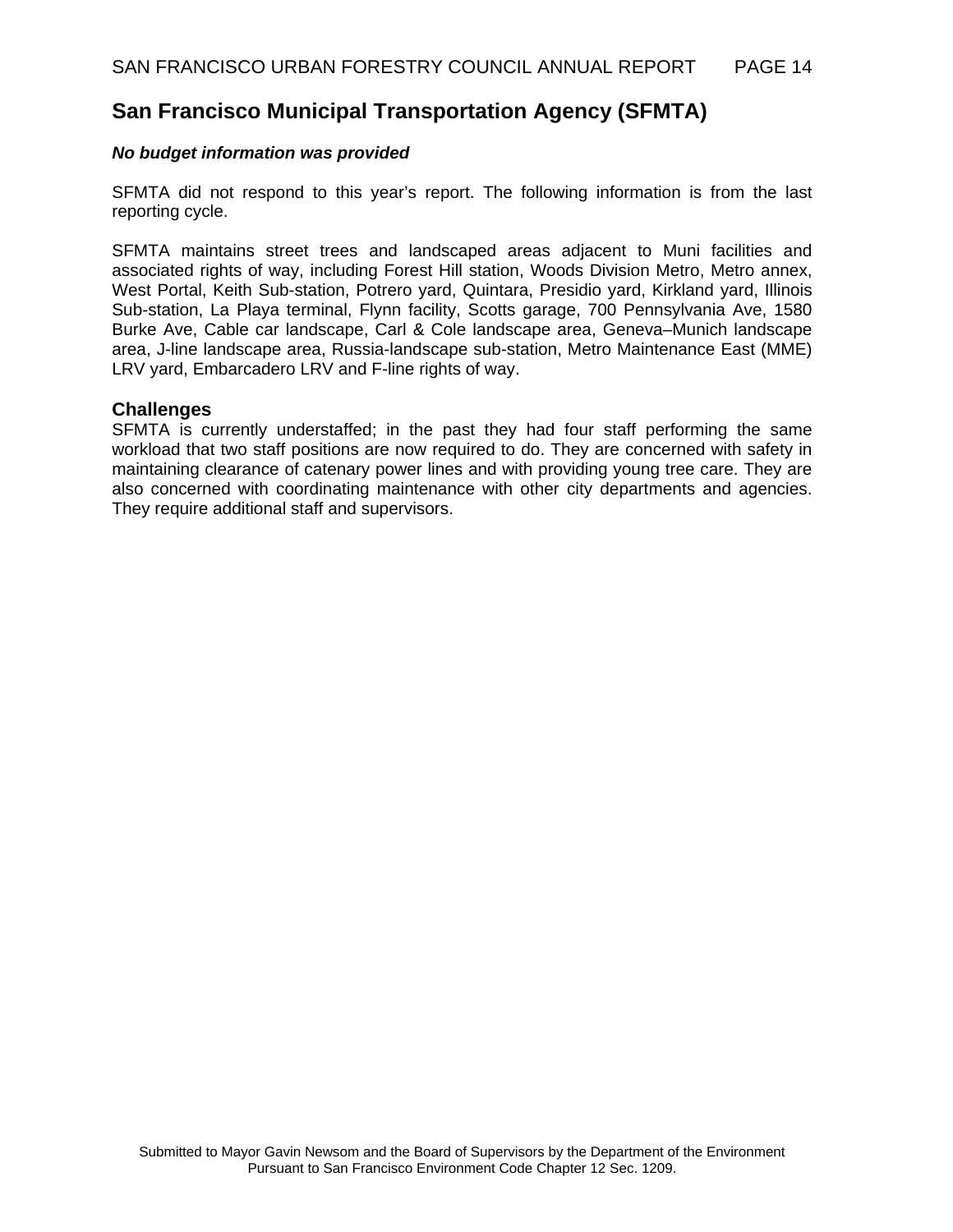## **San Francisco Unified School District (SFUSD)**

#### *Total departmental budget not provided Total urban forest budget:* **\$50,000**

The San Francisco Unified School District maintains approximately 430 acres and 3,000 trees in locations throughout the city.

### **Tree planting and maintenance**

SFUSD's primary tree care goal is to care for their trees in an aesthetically pleasing way that also addresses the needs of safety, accessibility, and visibility, with safety as their highest priority. SFUSD currently has a staff of 14 gardeners, one truck driver and one landscape manager to maintain all school district campus sites. Campuses with football fields have permanently assigned gardeners, while those without have a rotating garden crew. Gardening staff lack the equipment to properly maintain the District's large trees, and only work on young, newly planted trees. In addition to gardening staff, the District works with volunteers and Friends of the Urban Forest, as well as contractors for larger pruning and removal needs.

This year, the District launched the 2012 by 2012 tree planting campaign to plant 2,012 trees by the end of 2012. SFUSD is partnering with Friends of the Urban Forest, the green Schoolyard Alliance, and the Mayor's Office of Greening to accomplish this goal. There are three possible funding sources for this program including bond funding, MOCI grants, and donations, although all funding until now has been through PTA fundraising and donations to the 2012 website. Some corporate donations of matching funds are anticipated. A total of \$5,545 has been raised so far. More information on this program can be found at www.2012by2012.com.

## **Funding**

SFUSD has a static budget of \$50,000 dedicated to urban forestry work, which has not been adjusted, even for inflation, in about 5 years. Before that, the urban forestry budget was \$35,000.

#### **Challenges**

SFUSD is highly concerned with the safety of trees in their jurisdiction. As noted above, they face great funding challenges in their drive to achieve proper management. Beyond their current staff, they require an additional 16 gardeners, a four-person tree care crew, tree crew equipment, an increase in their annual urban forestry budget to \$100,000, and \$50,000 in other equipment needs.

In addition to these ongoing needs, the District has an immediate need to address over 200 diseased Monterey pine trees that are an imminent danger to students. Of the 383 Monterey pines on District campuses, roughly 262 are infected with pine pitch canker. Of the infected trees, 207 have the potential to fall on the yards, buildings, and other areas where students gather. The District requires immediate funding of no less than \$400,000 to mitigate the impending effects of these hazard trees and to ensure student safety.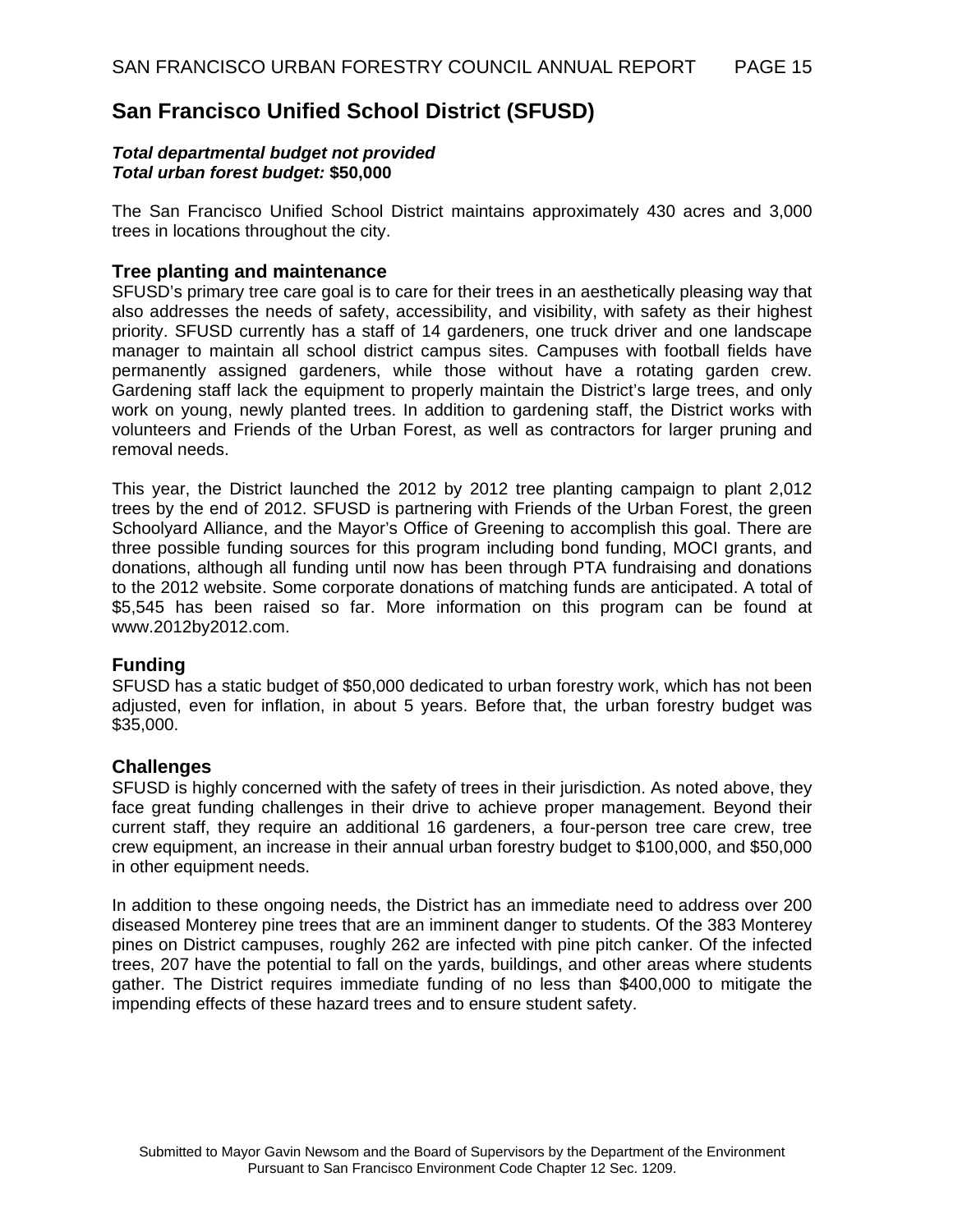## **University of California, San Francisco**

#### *Total departmental budget not provided Total urban forest budget:* **\$100,000**

UCSF manages approximately 7,500 trees on roughly 200 acres of land. Of the trees they manage, an estimated 5,000 are located within the Mount Sutro Reserve, with the rest on other campus sites.

### **Tree planting and maintenance**

The Facility Management Department is responsible for planting new trees and for pruning and removing hazardous trees and limbs. This is done for public street trees in and adjacent to campus sites, campus open spaces, and Mount Sutro Open Space Reserve. In addition to staff, UCSF has a Community Advisory Group (CAG) and CAG action teams (CATs) at their Parnassus Heights and Mission Bay campuses, which are comprised of community members and are open to the public. UCSF also sponsors public meetings, as needed, to inform the public and obtain feedback on proposals.

Similarly to last year, UCSF reported that their primary concern is with the overall health of the eucalyptus forest and with potential for wildfire in this area.

UCSF adheres to three separate policies and guidelines:

1) The Mount Sutro Open Space Management Plan

2) A street tree removal public notice policy

3) Mission Bay Campus Master Plan and Design Guidelines in which landscaping for the new campus is addressed.

#### **Funding**

Last year UCSF reported that they receive money from the State of California under the Operations and Maintenance Funding for Grounds Budget and part of this funding is used for tree maintenance. They did not provide any funding information in this year's survey.

#### **Challenges**

UCSF has no dedicated urban forestry staff and is highly concerned with securing adequate resources to address hazards both from falling trees and wildfire.

UCSF is in the processing of seeking grants and other funding sources to address these concerns. They estimate that they require \$250,000 per year for maintenance, tree and shrub removal, and new plantings.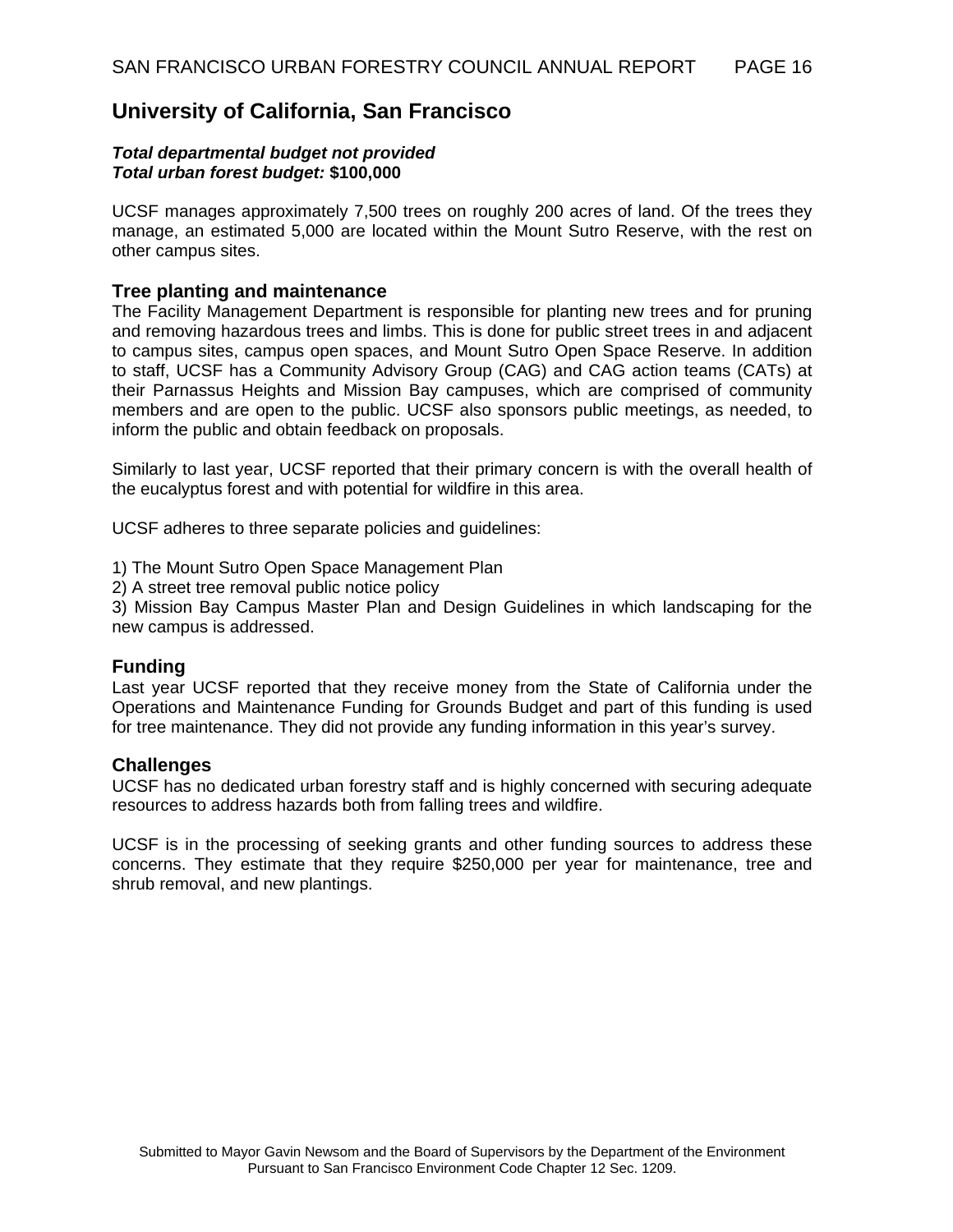## **San Francisco Airport (SFO)**

#### *Total departmental budget not provided Total urban forest budget:* **\$30,000**

SFO maintains approximately 2,500 trees on about 500 acres of land including parklands, freeway rights-of-way, and wild and protected areas and airfields.

The current landscape at the airport includes the area directly west of the International Terminal, an area that is composed mainly of *Sequoia sempervirons*, *Cercis canadensis*, *Podocarpus gracilior* and various shrubs such as *Rhododendron* varieties and *Carpenteria californica*. Additional areas include the east side of Route 101 between the airport entrance roadways and the San Bruno Avenue interchange, the entire cloverleaf area of the interchange and the new Bay Trail landscaping north of San Bruno Avenue.

Other urban forest areas are spread throughout the airport property including a residential area in Millbrae, the 6-acre Bayfront Park in Millbrae and a 180-acre site west of Bayshore, which is forested with eucalyptus, cottonwood, willow and various other species. This is an environmentally sensitive area that is home to the San Francisco garter snake and the redlegged frog.

#### **Tree planting and maintenance**

The airport's urban forest-related activities vary, since the landscaping ranges from designed, high maintenance locations with irrigation, to natural areas that only require monitoring and responding to disease or hazards. In general the airport oversees its urban forest using pruning and maintenance standards set by the San Francisco Urban Forestry Council. SFO currently has 18 full-time garden staff, one fewer than last year, who include urban forestry related activities in their daily work schedules.

Operations are divided into three groups: landscape maintenance, design and construction and integrated pest management. Each group has an operations manager with support staff assigned work daily derived from general planning based upon seasonal forecasts and senior management directives.

SFO adheres to many state and local mandates including the following:

- Caltrans landscape guidelines that detail specific planting and maintenance requirements along California freeways
- California Department of Fish and Game Endangered Species Act, which defines general responsibilities when working in the habitats of endangered species
- Agreement between San Francisco International Airport and the California Department of Fish and Game relating to the area west of Bayshore, which addresses specific requirements when working around the known habitat of the San Francisco garter snake and red-legged frog
- California Code of Regulations Division 6., Pesticides and Pest Control
- Chapter 39, San Francisco Administrative Code concerning IPM
- San Mateo County Department of Agriculture mandate to supply monthly pesticide use reports
- San Mateo County Mosquito Abatement District requirements and controls

SFO reports that all plants are appropriate for their environment, that they receive optimum care and that the principles of Integrated Pest Management are applied, limiting the amount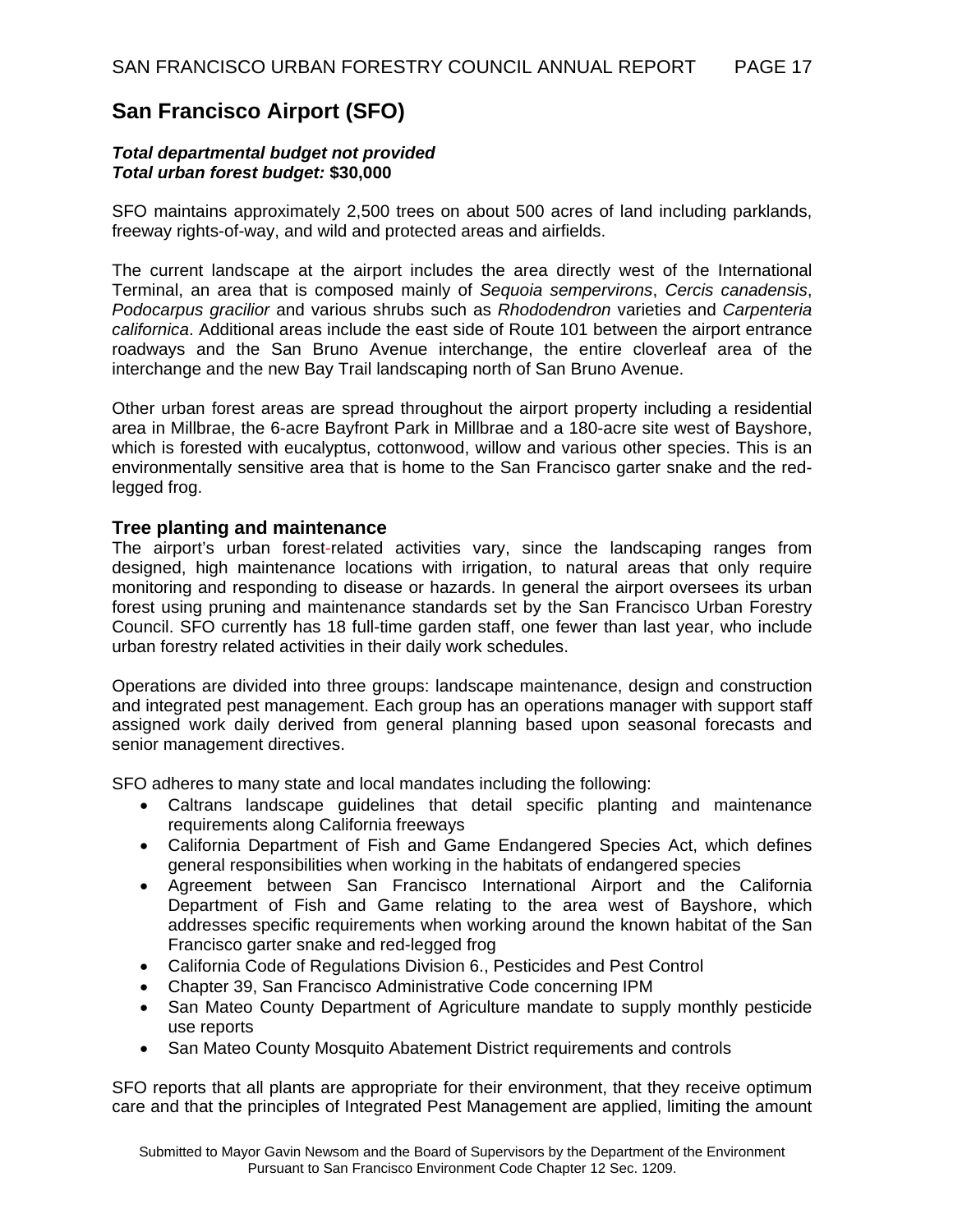of toxic chemicals and pollutants used and released into the air and groundwater in the airport environment.

Further, the Landscaping Department has the full support of senior management and the surrounding communities, which insures there are no limitations to accomplishing their mission to provide an efficiently operated landscape, which provides a pleasurable and safe experience for the traveling public, employees, and neighbors through personal contact and by enhancing the appearance of the airport; and meeting their commitment to reducing the amount of toxic chemicals and pollutants used and released into the air and groundwater in the airport environment.

## **Challenges**

SFO is the only participating organization or agency who reported that they have the resources they need to properly manage the trees and landscaping under their jurisdiction.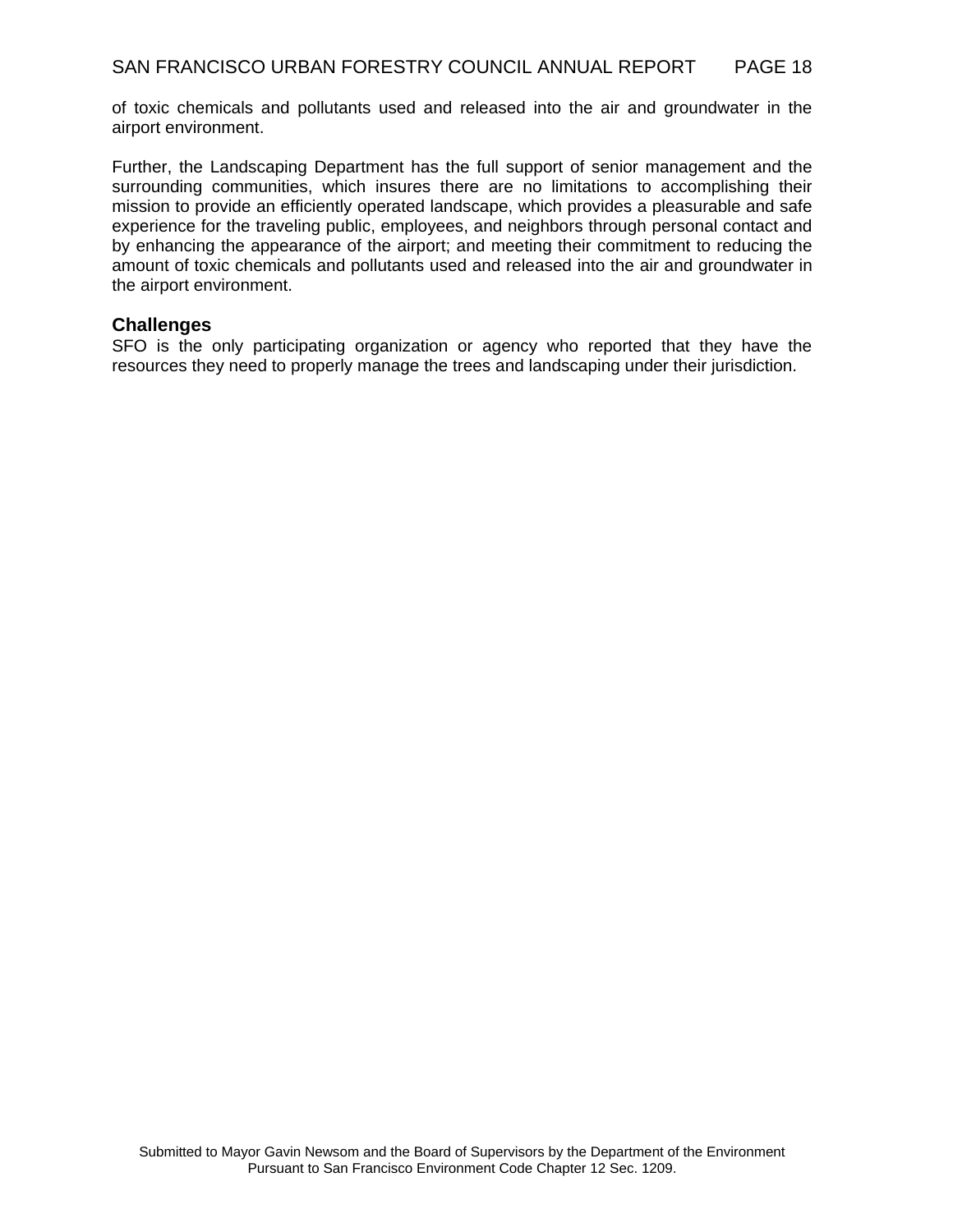## **Friends of the Urban Forest (FUF)**

#### *Total organizational budget:* **\$1,070.437**  *Total urban forest budget:* **\$791,800**

Friends of the Urban Forest is a nonprofit volunteer-oriented organization that coordinates neighborhood plantings and provides young tree maintenance, as well as various training and educational programs. Since the organization's inception, FUF has planted approximately 43,000 trees in the public right of way including public sidewalks, public schools, public parks and public stairways and undeveloped streets of San Francisco. FUF's mission is: *To promote a larger, healthier urban forest as part of the urban ecosystem, through community planting, maintenance, education and advocacy.*

## **Tree maintenance and planting**

FUF's major program areas are as follows:

- Community-based tree plantings
- Scheduled and emergency tree care through trained volunteers and a paid Youth Tree Care Program
- Educational opportunities including pruning workshops, tree tours, Citizen Forester Program and internship program

Work plans for FUF's 11 staff members are determined in September. While FUF may not have a complete picture of its funding for the following year, all scheduled tree care is planned out. Emergency or on-call tree care can be anticipated year-round and, to some degree, will be in higher demand between Christmas and the New Year. Neighborhood tree plantings are planned to occur two to three times per month throughout the year. Certain grants may obligate FUF plantings to specific neighborhoods, but the determining factor for choosing a neighborhood to plant is typically resident interest – a critical mass of around 30 property owners. FUF's Youth Tree Care Program operates four sessions per year focusing their work typically in the southeastern portion of the City.

FUF is a member of the national non-profit group Alliance for Community Trees (ACT). ACT provides support to organizations such as FUF through small grant opportunities and educational workshops. California ReLeaf serves a similar role to ACT on the state level.

Cal Fire (California Department of Forestry and Fire Protection) provides information on urban forestry and is a granting agency that supports urban forestry efforts, while requiring that projects that receive the granted moneys do not supplant/replace previously funded urban forest projects.

FUF works closely with the Department of Public Works, Bureau of Urban Forestry, in situations where the sidewalk conditions are inconsistent with the current tree placement requirements and require review. In years past BUF has presented RFPs that have on occasion resulted in funding for FUF to plant trees, provide tree care and educate the public on the value and benefits of trees.

FUF works with the volunteers to plant and maintain trees as well as provide support and advocacy to neighborhood groups.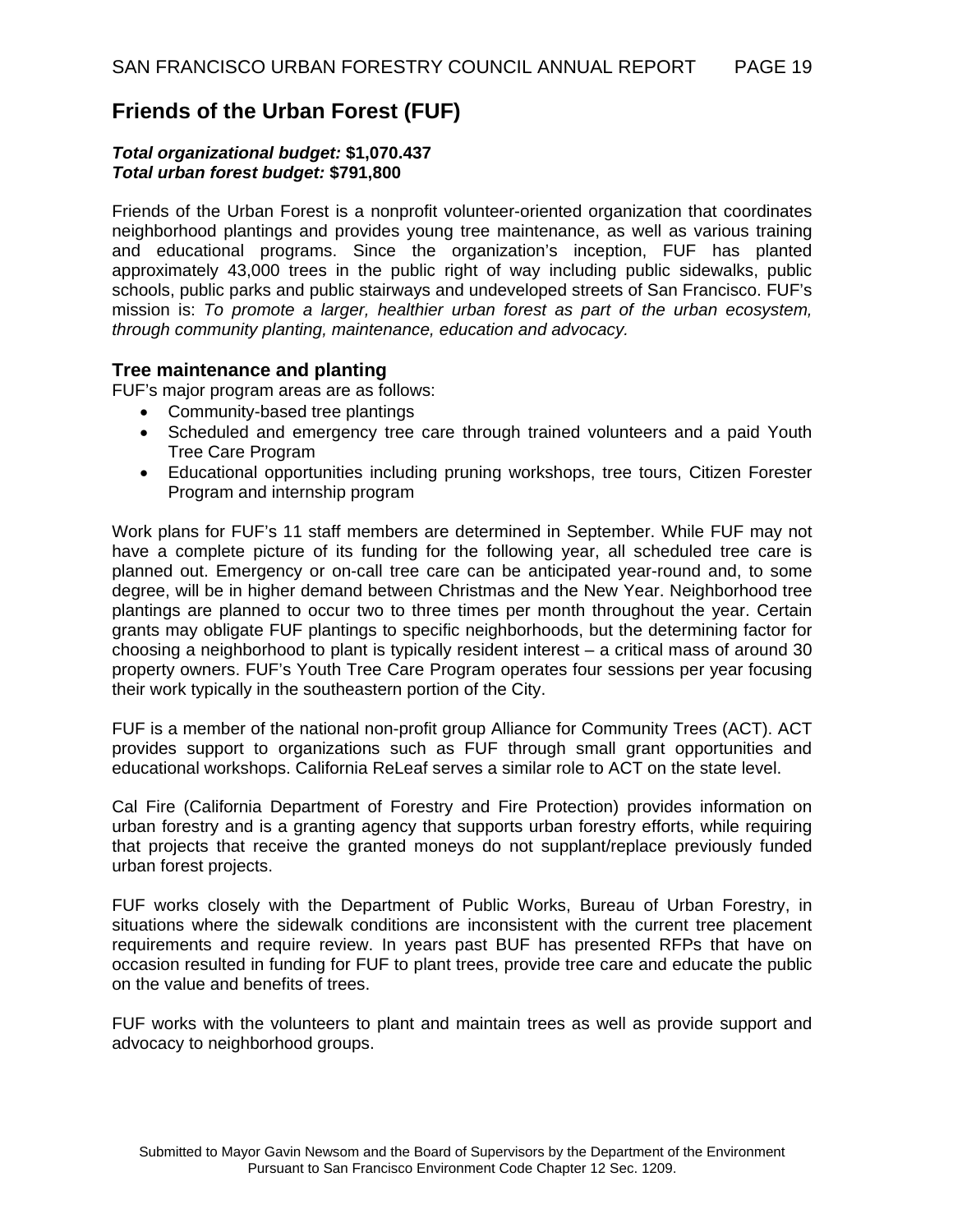## **Funding**

Funding for the year's activities is only partially known at the beginning of the year. Grant writing, membership drives, and high donor support along with some corporate and foundation sponsorship become available throughout the year to support the minimum work plans that are initially developed. Strong board and staff efforts often enable FUF to go beyond minimum levels to plant and care for more trees.

Friends of the Urban Forest's annual budget is based on the calendar year. The following charts are a breakdown of income and expenditures for the 2009 calendar year.

| Income                   |           |
|--------------------------|-----------|
| City of San Francisco    | \$266,998 |
| State of California      | \$178,000 |
| <b>Foundation Grants</b> | \$286,603 |
| <b>Private Donations</b> | \$338,836 |

| Expenditures          |           |
|-----------------------|-----------|
| <b>Tree Planting</b>  | \$506,800 |
| Tree Care             | \$175,500 |
| Education             | \$109,500 |
| <b>Other Expenses</b> | \$278,637 |

## **Challenges**

Because funding is not stable, the extent of activities in each area of FUF's planting, tree care and educational programs vary.

In the past fiscal year, FUF has reduced staff salaries, hired part-time temporary employees to replace full-time staff, increased focus on community organizing, and reduced public promotion event appearances to focus on income-producing activities.

With the loss of funding, Friends of the Urban Forest has had to continually increase the property owner's cost to plant a tree. The organization is seeking ways to increase their funding to make it possible for them to reduce the property owner's planting cost to \$75.00 per tree; lowering the individual per-tree cost of planting may enable expansion of the program in lower-income areas. Additional funding would also allow for improved tree maintenance efforts, an important concern considering the increased planting efforts of the past two years.

FUF's largest concern currently is the protection of our existing urban forest. FUF reports that fewer trees are being planted than are being lost through the natural attrition of the urban forest, illegal tree removals and illegal pruning and that improper pruning of city trees is becoming a larger problem. Often, trees are not able to recover from poor pruning, as rehabilitation requires attention and care that many tree care stewards do not possess. A public education campaign for proper tree care is very important at this time. In addition, BUF and FUF are currently planning and beginning to address illegal pruning. However, for these programs to take effect and be effective, FUF will require increasing available staff hours.

FUF would like to assist the City with pruning all of their recently planted trees. This would increase FUF's current scope, and they would require funding for materials, vehicles, and staffing to successfully train and equip tree care teams.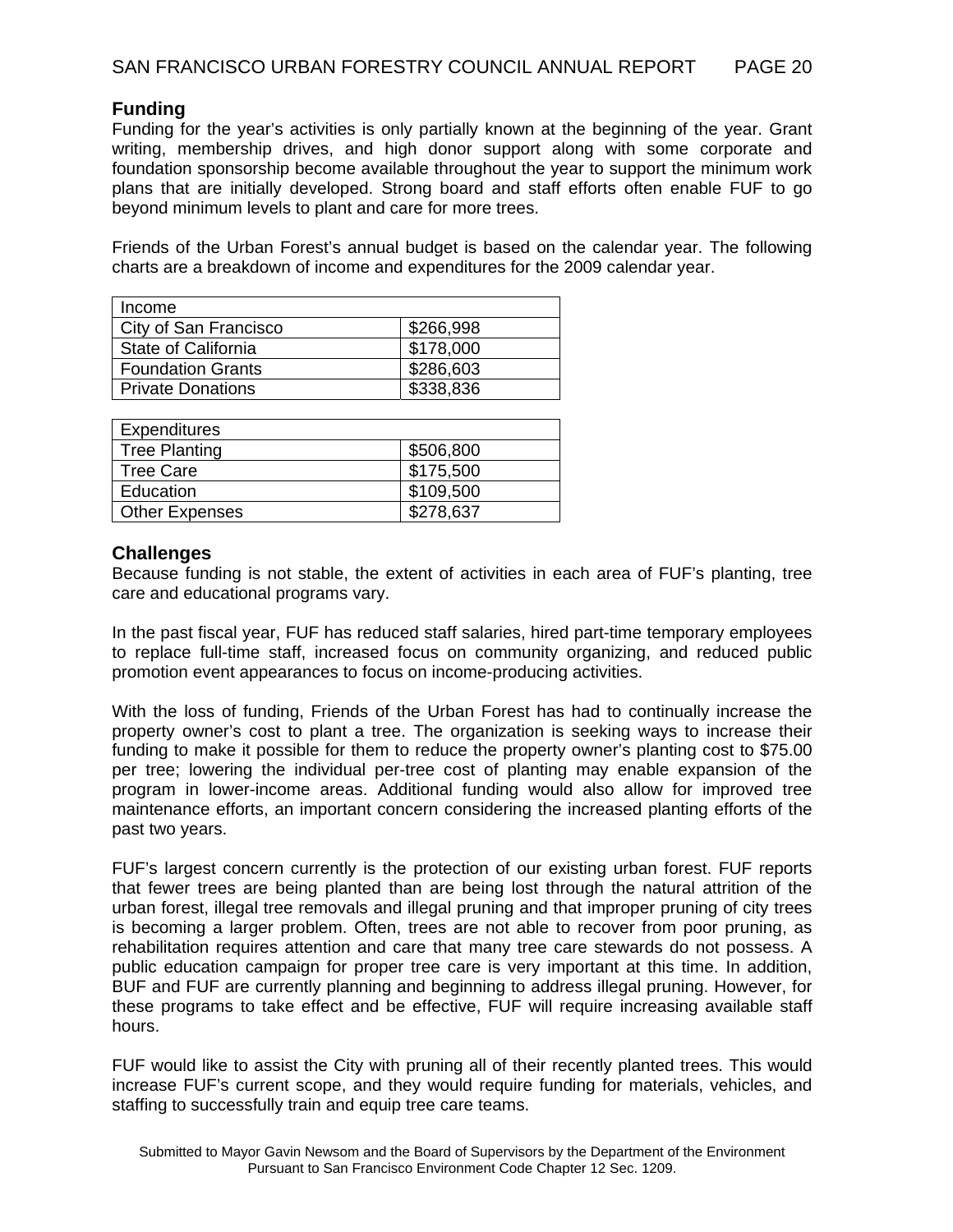FUF is not adequately funded to provide the level of care required for the portion of the urban forest they manage. FUF believes that the low cost of pruning young trees will produce a healthier tree that will require less maintenance in the long term, as the cost to prune a small tree is relatively inexpensive and reduces the need for major corrective pruning later. To be able to provide a standard tree care visit to all trees at 3 years after planting, FUF requires consistent funding sources. FUF would also like to standardize a final tree care visit 5 years after planting. FUF currently provides a visit to all the trees it plants 2 months after planting to ensure a level of quality control, as well as a follow-up visit between 12 and 18 months after planting.

FUF needs to hire at least 1 and  $\frac{1}{2}$  full-time employees in addition to the two full-time positions providing tree care. With these additional staff, FUF can double its tree care activities. In addition to staffing requirements, there would be equipment needs to meet. A draft budget for this work, which would be additional to the existing tree care budget, is provided below.

#### *Draft Budget for Enhanced FUF Tree Care Program*

| 1.5 FTE Tree Care Coordinator + fringe at 23%                | \$84,000  |
|--------------------------------------------------------------|-----------|
| 1.5 Truck + insur. + fuel + annual maintenance               | \$26,000  |
| Tools (incl. loppers, ladders, reach pruners, etc.)          | \$10,000  |
| Materials [incl. stakes (1@\$9ea. X 3,000), tree ties, etc.] | \$30,000  |
| Preliminary Program Expense:                                 | \$150,000 |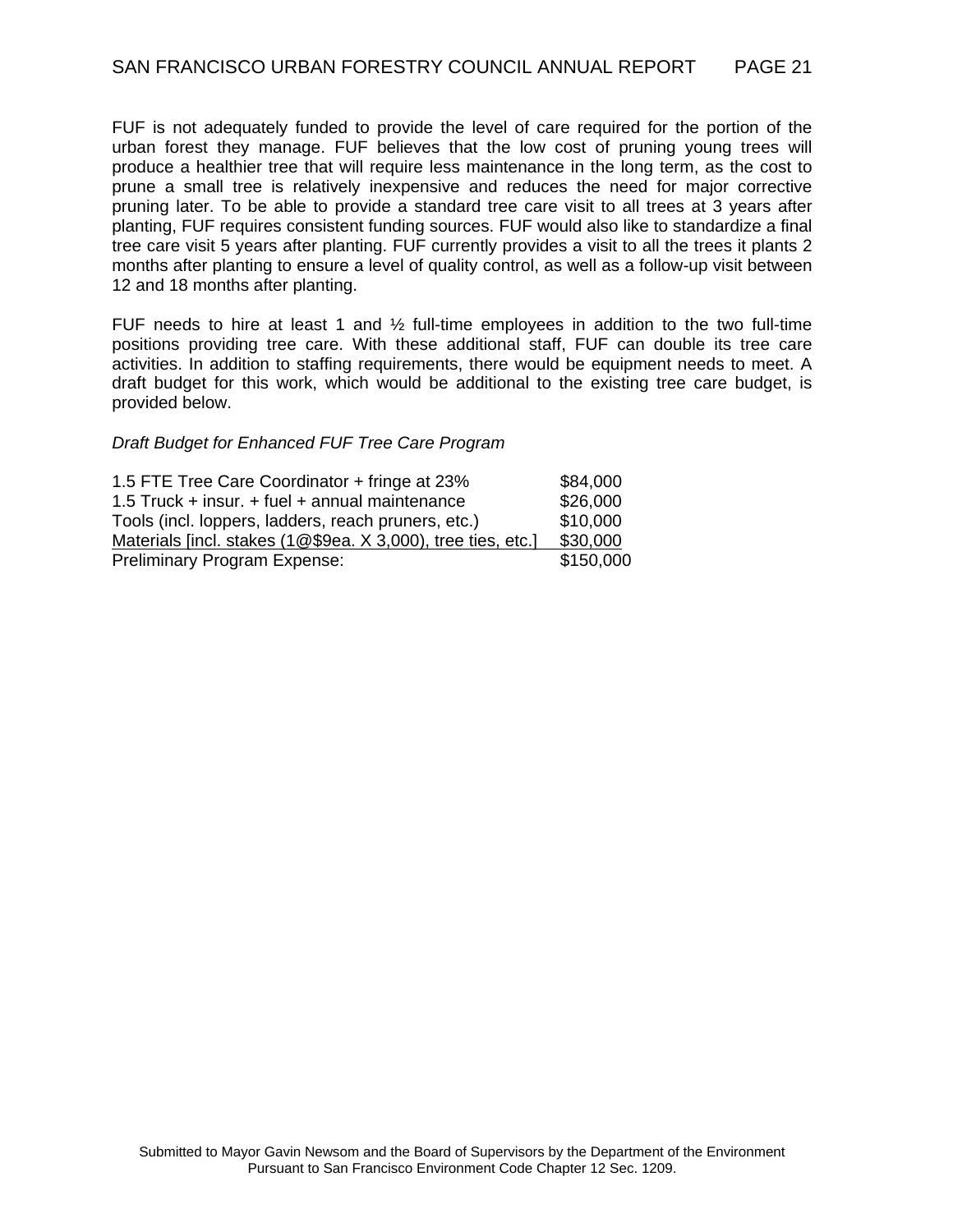## **California Department of Forestry and Fire (Cal Fire)**

## *No budget information was provided*

The California Department of Forestry and Fire Protection administers grants associated with Propositions 12, 40, and 84 funds. Cal Fire does not directly plant or maintain any trees in San Francisco, although the agency does provide grant funding for tree planting programs, urban forest research programs and projects to local organizations and stakeholders.

## **Tree maintenance and planting**

Cal Fire's nine staff positions include one state urban forester, seven regional urban foresters (one of which is assigned to San Francisco), and one program analyst. The state urban forester coordinates work plans that are created by the program staff for each of their own geographic areas of responsibility.

Cal Fire's major program areas are:

- Fire protection
- Fire prevention
- Forest practice regulation
- Forestry assistance
- Environmental quality review
- Urban forestry

Cal Fire plants at least 11,000 trees via grant agreements annually statewide.

In addition to grant giving, Cal Fire serves as a resource for technical expertise and education at various levels.

## **Funding**

Cal Fire has three active grants in San Francisco that total \$806,480. Two of these grants are with Friends of the Urban Forest: \$500,000 for the Urban Forest Mapping Project and \$221,500 for tree planting. The final grant is with Life Frames Inc., also known as A Living Library, for \$84,980 for tree planting.

## **Challenges**

Cal Fire's greatest concerns address statewide issues and are not necessarily particular to San Francisco: that urban trees are not always considered to be part of a city's infrastructure and that plans to protect trees during development may be inadequate. They are also concerned with the level of care public trees receive, confusion over who is responsible for providing care for public trees, and whether or not the trees within each department's jurisdiction are being properly cared for by that department. Cal Fire does not believe these issues can be adequately resolved at the local level, but the organization lacks funding to institute projects that could resolve these concerns. While Cal Fire believes they do have adequate staffing to meet their current work requirements, they require more funding; a total of \$20 million per year.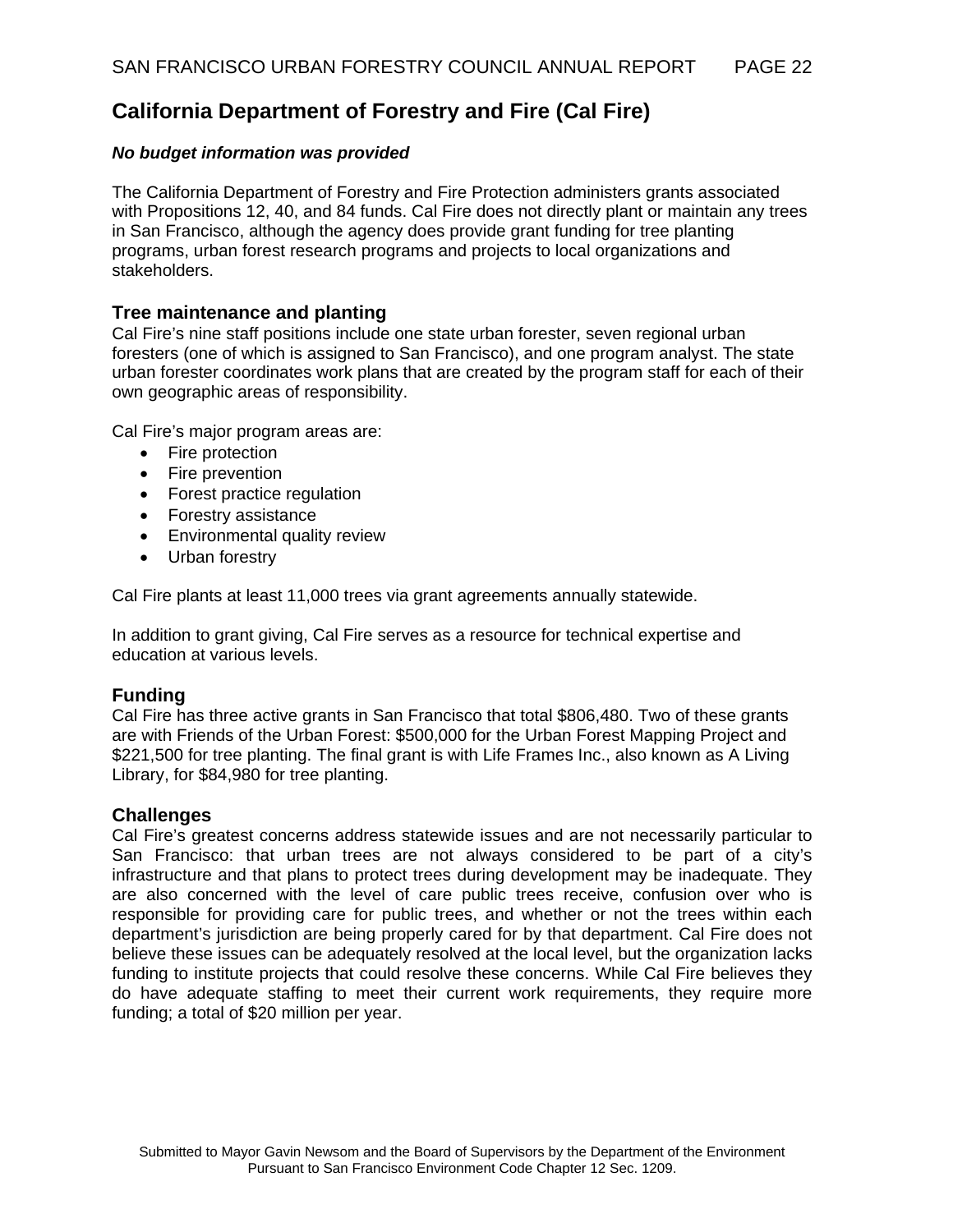# **Additional SF Urban Forest Policies and Initiatives**

## **Landmark Tree Ordinance**

In 2006, the Board of Supervisors passed the Landmark Tree policy and the Significant Tree policy amendments to the Urban Forestry Ordinance. In 2008, the Landmark Tree Ordinance was revised to include notification requirements, and then again revised later in the year to improve the criteria for selection.

Significant trees are automatically protected trees on private property that are within 10 feet of the public right of way and have reached one of three size requirements:

- At least 15' tall
- A canopy of 20' or greater
- A DBH of at least 12"

Because these trees are of a notable size and are close to the street or sidewalk, even though they are on private property, they require permits to remove.

The Landmark Tree Ordinance allows for the greatest level of protection enjoyed by any tree in the city. An individual ordinance is passed for each tree after an extensive process that ensures the tree's high value and benefits for the city. Trees can be nominated by five different parties: the Board of Supervisors, the owner of the property where the tree is growing, the Landmarks Preservation Advisory Board, the Planning Commission, and the heads of city departments and agencies. After a nomination is made, the Urban Forestry Council holds two public hearings. If the tree is accepted, the Board of Supervisors also holds a series of public hearings before the ordinance is given to the Mayor to sign. This year, the Landmark Tree Ordinance was amended to create noticing requirements and lengthen the temporary protection period that the trees benefit from during the nomination process. These protections allow civil, criminal, and judicial penalties for non-compliance.

## **Permeable Landscaping**

The Board of Supervisors passed the Permeable Sidewalk Landscaping Permit process in 2006. The ordinance created a method by which property owners can increase the green space around their homes by allowing garden installations in sidewalk areas. The Urban Forestry Council recognizes the potential benefits these spaces have for the health and size of the urban forest and have sponsored a demonstration sidewalk garden project that was completed on Arbor Day 2009 at Sunset Elementary School.

## **Pruning Standards**

The adopted professional pruning standards for San Francisco are based on tree care standards developed by the American National Standards Institute (ANSI) and the International Society of Arboriculture (ISA). Research on pruning standards in other cities yielded examples and templates that were applied to the San Francisco standards. Certain concepts are highlighted due to their importance and practicality; for example, 25% is the maximum amount of live foliage that can be removed from a tree each year.

An easy-to-use public pruning brochure with adopted pruning standards information was first published in 2005. Department of the Environment staff created the booklet in consultation with Urban Forestry Council members and Friends of the Urban Forest staff. It includes pruning concepts and instructions, pruning equipment, and the importance of hiring a professional arborist. The document underwent revisions in fiscal year 2007–2008, was reprinted in August of 2008, and is now available in hard copy or online through the Department of the Environment.